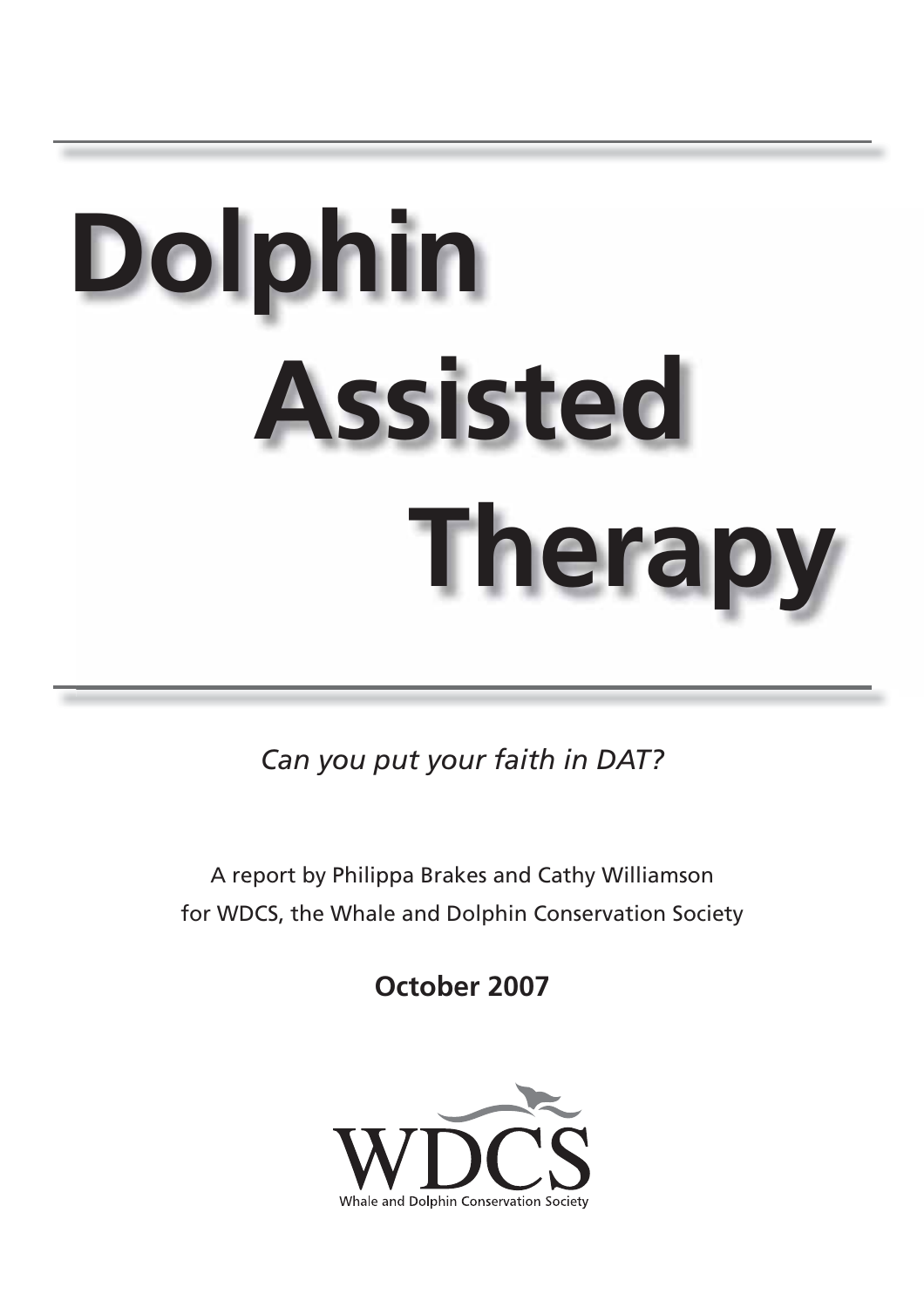# *Contents*

| Introduction: Can you put your faith in DAT?                                                                                                                                                                                                                                                                                              | 3  |
|-------------------------------------------------------------------------------------------------------------------------------------------------------------------------------------------------------------------------------------------------------------------------------------------------------------------------------------------|----|
| How safe is DAT for people<br><b>Risks associated with DAT</b><br>Aggressive behaviour by dolphins in captivity<br><b>Potential for direct injury</b><br><b>Potential for disease transmisssion</b><br><b>Other potential threats to DAT participants</b>                                                                                 | 4  |
| What are the dangers for dolphins?<br><b>Stress in captive dolphins</b><br>Potential for disease transmission and methods used<br>to prevent infection<br><b>Conservation implications and other threats</b><br>Pressure on wild dolphin populations<br>Pressure on captive dolphins<br>Poor regulation of the swim-with industry and DAT | 6  |
| Scientific evidence that DAT works?<br>Increased concentration = enhanced learning:<br>a flawed hypothesis?<br>Changes in brain wave patterns<br>Sound as a healing force<br><b>The Biophilia Hypothesis</b><br><b>Quality of DAT research</b>                                                                                            | 8  |
| Is DAT more effective than other Animal-Assisted Therapies?                                                                                                                                                                                                                                                                               | 12 |
| Non-Animal Alternative Therapies<br><b>DAT without dolphins</b><br>Hydrotherapy and the relaxing effects of water<br><b>Virtual reality treatments</b>                                                                                                                                                                                    | 13 |
| How much does DAT cost?<br>Cost to participants and their families<br><b>Expectation</b><br><b>Expertise</b><br>Life in captivity and the cost to dolphins<br><b>Obligations of the providers of DAT</b>                                                                                                                                  | 14 |
| Conclusion                                                                                                                                                                                                                                                                                                                                | 17 |
| Recommendations                                                                                                                                                                                                                                                                                                                           | 18 |
| References                                                                                                                                                                                                                                                                                                                                | 19 |

#### **Dolphin Assisted Therapy: can you put your faith in DAT? Written by Cathy Williamson and Philippa Brakes © Whale and Dolphin Conservation Society 2007**

Whale and Dolphin Conservation Society ("WDCS"): Registered in England and Wales No. 2737421 WDCS, Brookfield House, 38 St. Paul street, Chippenham, Wiltshire, SN!5 1LJ. Registered Charity No. 1014705. Tel: 01249 449500 Fax: 01249 449501 **WDCS Australasia:** WDCS, PO Box 720, Port Adelaide Business Centre, South Australia, Australia 5015. Tel: 1300 360 442 Fax: 08 8242 1595 **WDCS Deutschland:** WDCS, Altostraße 43, D-81245, München. Tel: 089 6100 2393 Fax: 089 6100 2394 **WDCS (North America):** 7 Nelson Street, Plymouth, MA 02360-4044 Tel: 1.888.MYWHALE (1.888.699.4253) **WDCS (South America):** Francisco Beuri 3731, 1636 – Olivos, Buenos Aires. Tel: +5411 4790 6870

#### **WDCS is the global voice for the protection of whales, dolphins and their environment.**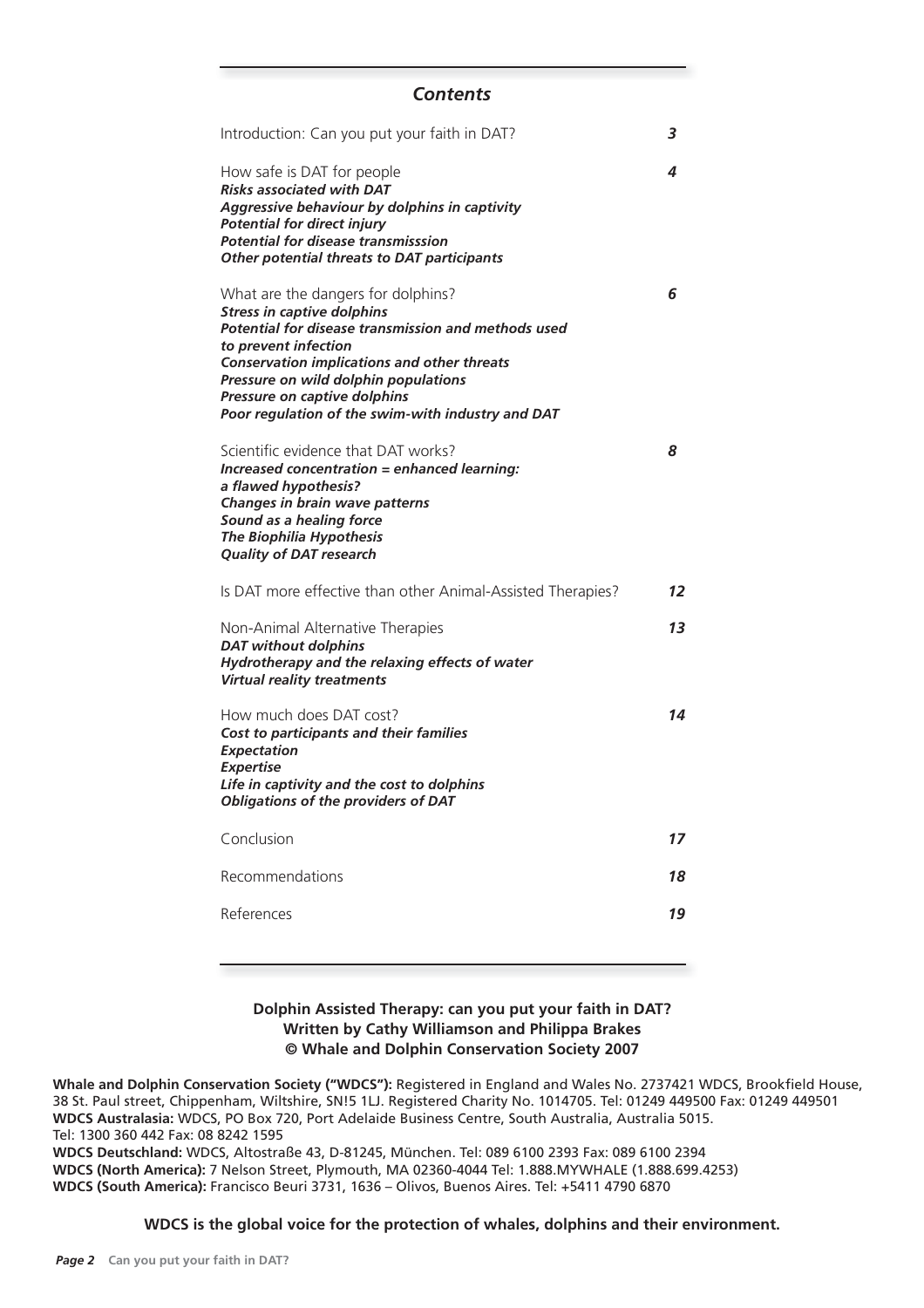# **Introduction: can you put your faith in DAT?**

Dolphin Assisted Therapy, often known simply as 'DAT', is an increasingly popular animal-assisted therapy made available through a growing number of programmes around the world and marketed as offering a cure or respite from human illness or disability.

DAT involves two highly vulnerable groups of individuals. Firstly, the people undergoing the therapy are often children or adults with psychological or physical disabilities and/or emotional problems. Secondly, the dolphins used in DAT are either held in captivity or are part of a wild population and may suffer from confinement and/or human disturbance. This gives rise to a number of concerns about the impacts of DAT on people and dolphins.

In this report, WDCS asks whether there are any measurable benefits from DAT and, if so, to which element of the DAT experience can these benefits be attributed? For example: do dolphins possess a unique ability to heal with their ultrasound or sonar<sup>1</sup>; are there any differences between interacting with a dolphin and with any other animal; and do dolphins elicit some kind of spiritual reaction that promotes a sense of well-being in human participants?

#### Proponents have claimed that DAT can be used to treat a whole range of physical and psychological conditions, including, but not limited to:-

Clinical depression, developmental apraxia, language development, speech development, attention disorders including ADHD, hearing impairments, Downs Syndrome, autism, cerebral palsy, chronic pain, cancer, stress, muscular dystrophy, spinal chord injuries, AIDS, brain injuries, post-traumatic stress disorder, anorexia, victims of sexual abuse, blindness, and disorders of the immune system.

Since there is no 'industry standard' to regulate or set criteria for what constitutes DAT, available treatments are extremely variable. DAT activities with captive dolphins include: interactions at the poolside, where a swim is offered as a reward for the completion of a set task; simply swimming with the dolphins either in their tanks or in a sea pen; dorsal fin rides; more structured interactions with dolphins whilst in the water; or even activities where the participant is made to feel that they are 'looking after' the captive dolphin, through feeding or other activities. Wild DAT interactions tend to be less structured and consist largely of swimming with dolphins in their natural environment. One of the consequences of this loose definition of DAT, and the lack of any official regulation of the practice, is that it has opened up the market for DAT programmes and facilities to proliferate across the globe with relative ease. Originating in the United States in the 1970s, DAT programmes are now available in a variety of different locations around the world; from Europe, to the Middle East, Asia, Latin America and the Caribbean.

<sup>1</sup> Dolphins emit echolocation sound waves by producing intense bursts of high frequency sound which function like the sonar of bats, bouncing back to them with detailed information about their environment.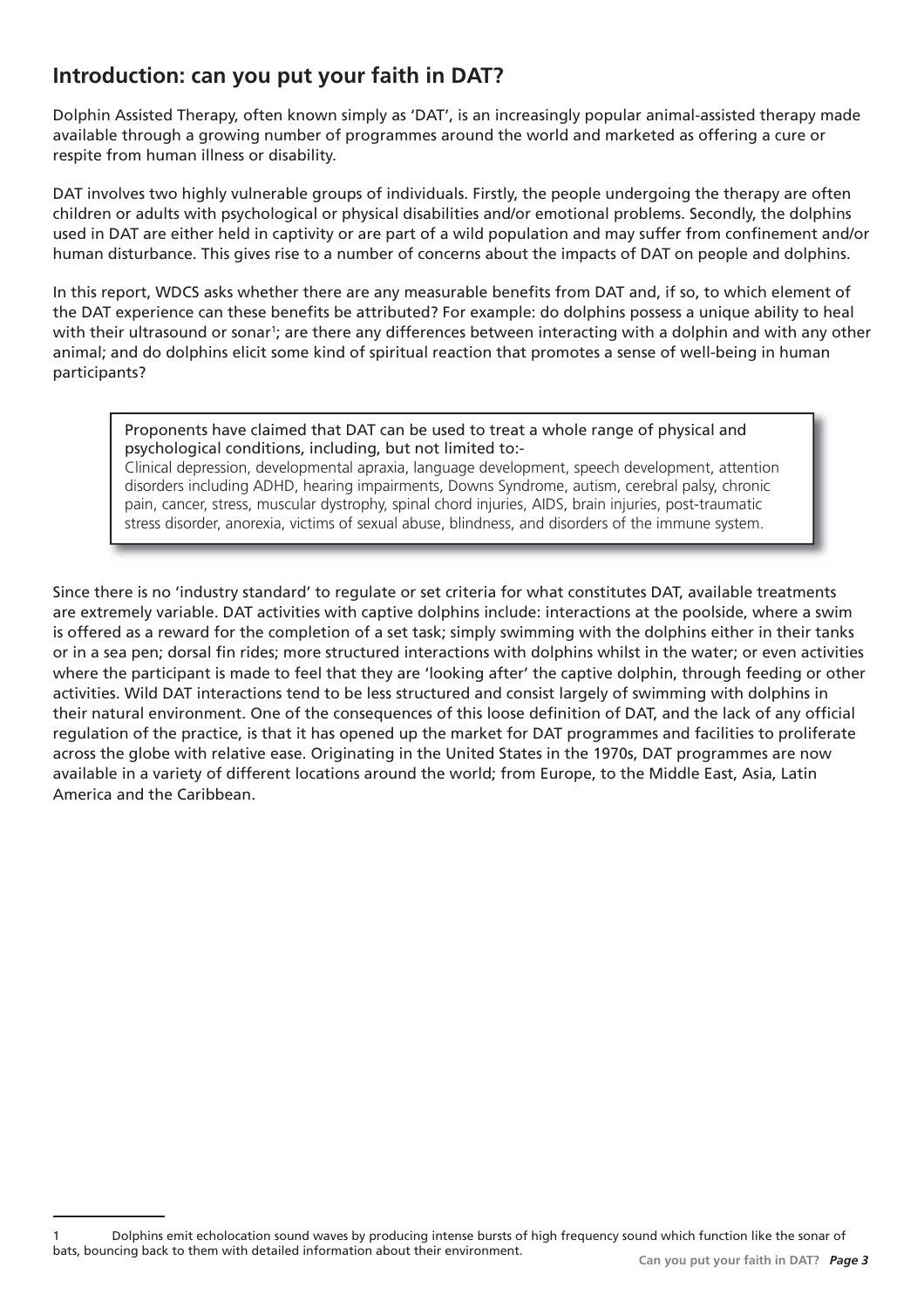# **How safe is DAT for people?**

It is apparent from the evidence presented in this report that, before agreeing to participate in DAT, it is important that participants and their families evaluate the evidence for any potentially positive benefits to be gained from DAT and consider any potentially adverse implications, or risks, that there may be for the people participating in this type of therapy.

## **Risks associated with DAT**

#### **Aggressive behaviour by dolphins in captivity**

The American Veterinary Medical Association recommends that for animal assisted therapies: "*animals should be selected on the basis of type, breed, size, age, sex, and, particularly, natural behavior appropriate for the intended use. Only animals with known medical and behavioral histories should be used, and medical and behavioral assessments should be performed prior to placing animals in a program*" (AVMA 2007).

In contrast to other animal-assisted therapies, captive dolphins are not domesticated animals and many have been captured from the wild. Swimming with dolphins in captivity is unusual in that it is one of the few commercial interactions between humans and potentially dangerous captive animals; where humans enter the animal's enclosure and where close body contact is encouraged. Interactions in captivity take place in a confined, artificial environment where dolphins are rewarded, usually with food, for their actions.

Contrary to the fact that dolphins can appear to display very friendly behaviour towards humans, a perception influenced by the apparent permanent 'smile' on their faces, Frohoff and Packard (1995) note that, in captivity, aggressive behaviour towards humans is not uncommon: "*During swim-with programs, human participants have been seriously injured as a result of aggressive and/or sexual dolphin behaviour directed towards swimmers… Aggressive behaviour has included, but is not limited to, biting, ramming with the rostrum, and slapping with fl ukes*". Samuels and Spradlin (1995) also note the following behaviour displayed by captive dolphins towards swimmers in their enclosure: open mouth threat, hit, flinch, flee, abrupt-turn, rapid approach, jaw-clap, bodyslam, push, head-jerk, tail-slap, abrupt rub and sexual behaviour. All of these types of behaviour by dolphins in captivity can be unpredictable and have the potential to cause distress and/or injury to swimmers. Their potential impact on physically or mentally disabled individuals should be considered particularly carefully.

Frohoff points out that unpredictable behaviour such as this is reportedly directed even at trainers, with whom the dolphins are usually familiar and have regular contact. Examples include charging, butting, biting, grabbling, dunking and holding the trainer on the bottom of the tank (Frohoff 2004, Defran and Pryor 1980, Sweeney 1990). Dr. Naomi Rose recalls her own negative experience during an in-water interaction with captive research dolphins (not trained to be submissive to humans) in which: "*They decided to take turns bullying me; one knocked my mask askew with her powerful tail while the other butted me in the ribs with her jaws, leaving me gasping for air*" (Rose 2003). Furthermore, pioneering dolphin trainer and researcher Karen Pryor (1990) noted in discussing "*Aggression-related behaviors*" that, in her view, "*any strike or blow – these are never accidental even in very small or crowded quarters*".

#### The danger behind the 'smile'

In November 1999, the Bermudan Ministry of Environment reported that at least two people had been bitten during scheduled encounters swimming with dolphins in a facility in Bermuda. The bites were serious enough to require emergency hospital attention (Ministry of the Environment, Bermuda 1999). In August 2000, an 11-year-old child was bitten by a beluga she was interacting with at a marine park in Canada. The injury to her hand required stitches (Ananova 2000). In June 2003, a Japanese newspaper reported that a woman had sued a hotel in Taiji, Japan for injuries she sustained, including several broken bones in her ribcage and back, after a dolphin smashed into her during a swimming-with-dolphins encounter at the hotel (Mainichi Shimbun 2003). In 2006, a woman swimming with dolphins in a sea pen facility in Cuba was struck in the ribs by a captive dolphin and suffered a broken rib and a punctured lung (Stallard 2006).

The risk associated with interacting with these wild animals in captivity is often acknowledged either through disclaimers from the companies providing DAT, or through the terms and conditions of the agreement between the facility and the DAT participant or participant's family. For example, one centre in Turkey states under its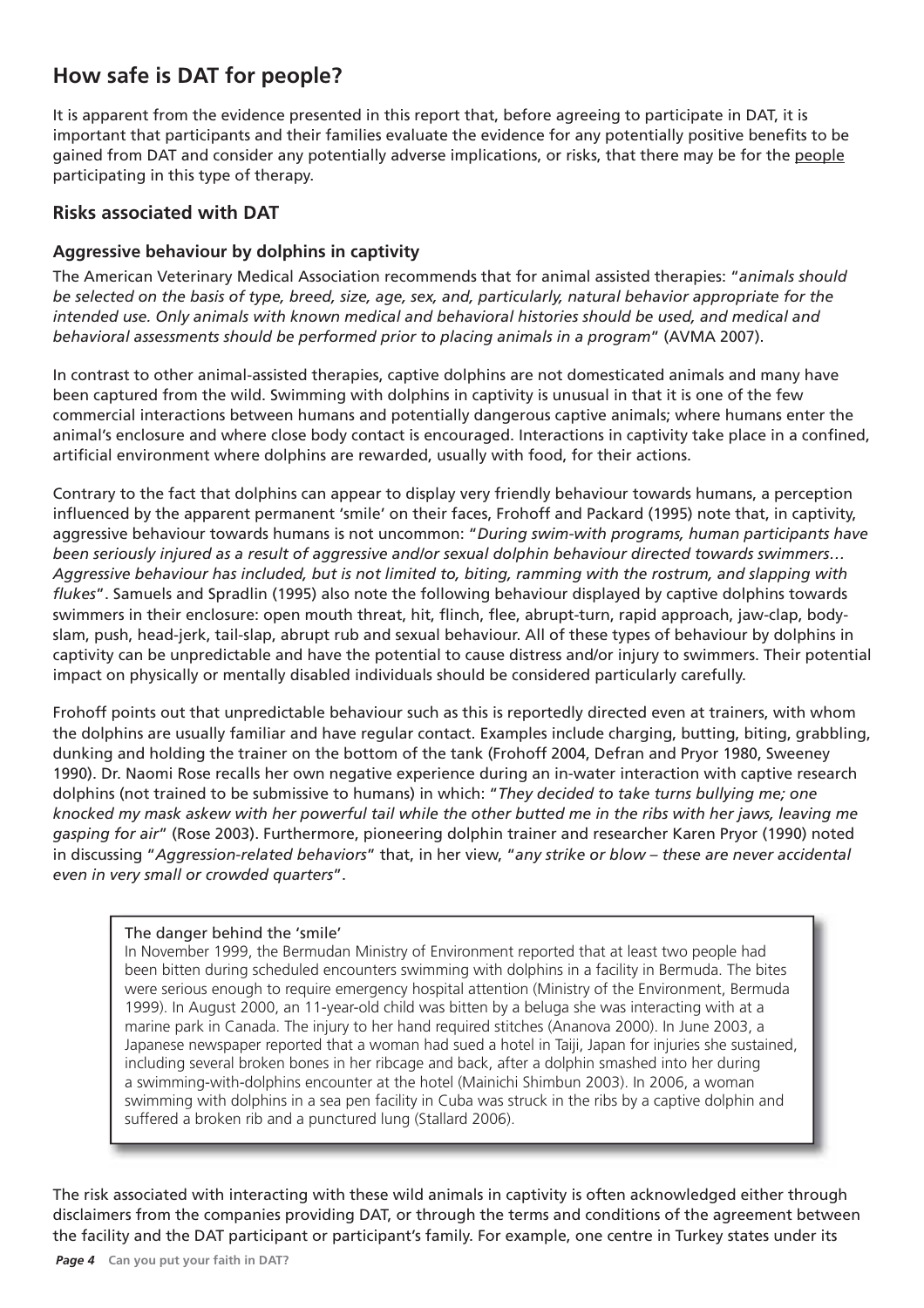terms and conditions that: "… *neither Mega Sport nor another sub-contractor or person has control over the dolphins or other similar animals. He alone* [the customer/participant] *is liable for risks and injuries or damage and any following risks or damage that may result*".2

## **Potential for direct injury**

Naturally aggressive behaviour between dolphins can take a variety of forms and may involve: chasing, pinning, ramming, hitting or biting an opponent (Samuels and Gifford 1997). Samuels *et al.* (2003) note that "*dolphin to human aggression sometimes resulted in such serious human injury as unconsciousness, a ruptured spleen, and broken ribs… or even death".*

In a review of the occurrence of stress-related behaviour in wild dolphins, behaviour recorded included: "Slaps and Splashes" against the water, forcefully "Pushing" the swimmer and "Bite" (Frohoff 2000). It is also possible that non-aggressive behaviour may accidentally pose a threat to human swimmers; for example, by inadvertently pushing swimmers out to sea, or too far from their boat (Webb 1978). Dolphins are sociable animals and some dolphin species, particularly bottlenose dolphins, are very large. These animals may be unaware of their comparative strength and could, therefore, accidentally injure or frighten human swimmers.

#### **Potential for disease transmission**

The American Veterinary Medical Association notes, in relation to the general use of animals in therapy programmes, that: "*A wellness program should be instituted for animals participating in AAA, AAT, and RA programs to prevent or minimize human exposure to common zoonotic diseases such as rabies, psittacosis,*  salmonellosis, toxoplasmosis, campylobacteriosis, and giardiasis. Need for specific screening tests should be *cooperatively determined by the program's attending veterinarian(s) and physician(s). Animals should also be appropriately immunized and licensed*"3 (AVMA 2007). Since there are no specifi c regulations for DAT in any country where this therapy is offered, there is no indication that such guidelines to protect the health of humans interacting with dolphins in captivity are being met. Furthermore, DAT participants are often physically vulnerable and may experience weakened immune systems as a result of their illness or disability.

In captivity, the potential for disease transmission between dolphins and humans may be even greater than in the wild4 . There are a number of opportunistic bacteria found in dolphins that can cause disease in humans, through inhalation or wound contamination (Buck and Schroeder 1990 and Patterson 1999). Research conducted in the United States, on individuals who come into regular contact with different species of marine mammals, revealed that 50% had suffered an injury and 23% reported having a skin rash or reaction as a result of that contact (Mazet *et al.* 2004). Although captive dolphins may swim in a chemically-controlled environment, there may also be instances when the dolphin may breathe, defecate or urinate near the person participating in the therapy.

Brucellosis is a serious, debilitating disease in humans and an important cause of abortion and sterility in domestic animals (Tachibana *et al.* 2006). Evidence of infection from *Brucella* species has been found in wild marine mammals stranded on the shore (Foster *et al.* 1996, Maratea *et al.* 2003) and in captive dolphins (Tachibana *et al.* 2006). Tachibana *et al.* note that anti-*Brucella* antibodies have been detected in cetaceans and pinnipeds around Europe and North and South America, as well as the Arctic Sea. In addition, *Brucella* infections have now also been identified in dolphins in the South Pacific<sup>5</sup>.

#### **Other potential threats to DAT participants**

Other considerations for human safety in DAT carried out in the wild relate to the environment in which the encounter occurs and include wave conditions, undertow, rips, tidal considerations, sea temperature, boat traffic and dangers from other animals such as box-jelly fish, sea snakes and sharks. In addition, any potential distress caused by the experience should also be considered. Brensing (2004) notes, from observations of DAT with captive dolphins in Florida, that: "many patients hesitated to interact with the dolphins in the first sessions *because they were scared by these huge, unknown animals".*

**<sup>2</sup>** http://www.delphintherapie.net/index.asp?langid=10000&location=11 (Accessed 06.09.07)

**<sup>3</sup>** Explanation of acronyms: Animal Assisted Activities (AAA), Animal Assisted Therapy (AAT), and Resident Animals (RA).

**<sup>4</sup>** Contact between humans and dolphins is closer and more intense in the captive environment and captive dolphins may have more compromised immune systems than their wild counterparts.

<sup>5</sup> Serum samples taken from 58 Pacific bottlenose dolphins (*Tursiops aduncus*) held captive in the Solomon Islands were tested for antibodies to *Brucella* species (Tachibana *et al. 2006*). Anti-*Brucella* spp. antibodies were detected in 53% of the samples taken from the Solomon Island dolphins. These results suggest that *Brucella* spp. or a *Brucella*-like organism are present in the Pacific bottlenose dolphin populations of the Solomon Islands (Tachibana *et al.* 2006).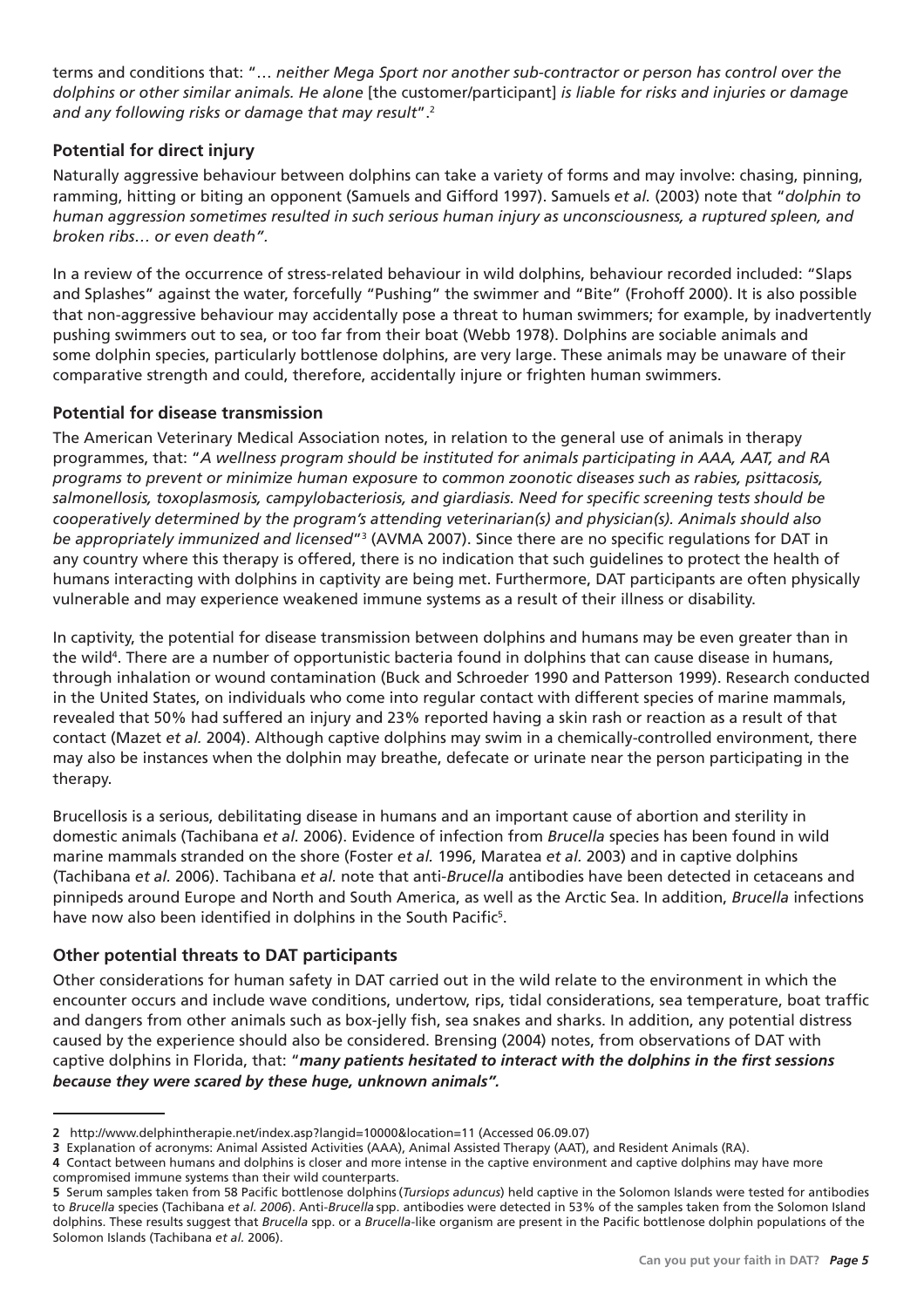# **What are the dangers for dolphins?**

Many of the potential threats to dolphins involved in DAT are similar to those associated with swim-withthe-dolphins programmes in general. These include risk of injury to the dolphins, risk of disease transmission between swimmers and dolphins, disruption of natural behaviour and stress. For captive animals, these threats also include the negative impacts of confinement in captivity, which may have followed a stressful capture from the wild.

The lack of independent oversight of DAT can impact on the quality of life of the dolphin participants. For example, one centre in Turkey offering DAT housed both a bottlenose dolphin and a beluga in a very small enclosure which reached temperatures well beyond their natural range.

## **Stress in captive dolphins**

The pressure on dolphins in captivity is likely to be further compounded by their use in DAT. This is due to the stress associated with people that the dolphins do not know entering their environment and the animals' inability to escape from human contact, be it visual or physical. This may increase the likelihood of aggressive behaviour. Acts of aggression displayed by captive dolphins towards people swimming with them may also have detrimental impacts on the dolphins themselves. As a precaution, these animals may be removed, either permanently or temporarily, from the DAT or swim-with programme. This may, however, be perceived as punishment by the dolphins, for an action which may have been inadvertent or even provoked.

In addition, it is also possible that captive dolphins (including those used in DAT), which are subjected to the constant psychological stress of submission<sup>6</sup>, either to other swimmers or to their trainers, are vulnerable to significant health problems as a result (Sweeney 1990). This may also have implications for the dominance hierarchy within the captive dolphins' social group, which could result in increased distress and injury for weaker or less aggressive dolphins as they battle to establish their place in the hierarchy (HSUS/WSPA 2006). Stress in dolphins can result in stomach ulcers, increased susceptibility to disease and even death (Curry 1999).

#### **Potential for disease transmission and methods used to prevent infection**

Just as dolphins are able to transmit disease to humans, the reverse is also true. Dolphins are particularly vulnerable to upper respiratory tract infections, which may be transmitted from humans (Kennedy-Stoskopf 2001 and Dunn *et al*. 2001). These problems may be more acute for captive dolphins, exposed to daily contact with humans, but may also apply to dolphins interacting with infected humans in the wild. As part of normal maintenance, dolphins in captivity are subjected to a wide range of medical procedures and chemical treatments, which they would not encounter in the wild. As William Johnson, a welfare consultant, puts in his seminal book on captive animals: "*From the moment of capture every single individual must be kept afloat by injections of synthetic vitamins, broad spectrum antibiotics, fungicides and hormones. Without them they would live no longer than a few days, succumbing to infections and malignant parasites as stress ravages their natural immunity*" (Johnson 1990).

## **Conservation implications and other threats**

## **Pressure on wild dolphin populations**

Dolphins are social animals and, in the wild, typically live in complex social groups. Regular interaction with humans may hinder the development of certain types of natural behaviour and the development of important social bonds between dolphins.

Disturbance to wild populations is a consideration associated with any dolphin watching or swim-with-thedolphins activity. For example, research on bottlenose dolphins in New Zealand (Constantine 2001, Constantine *et al.* 2004 and Lusseau 2003) is starting to provide hard data that illustrate the cumulative impact of several tourist operations, vying for the attentions of wild dolphin populations.

It is also possible that swim-with-the-dolphins activities may influence feeding, breeding and other important behaviour and may even have an impact on the social structure of the pod. This may be of particular importance for bottlenose dolphins, where individual dolphins are believed to play a specific role within their social network (Lusseau and Newman 2004).

**<sup>6</sup>** Taking up a submissive posture, or behaving in a submissive manner, to prevent any perceived confrontation.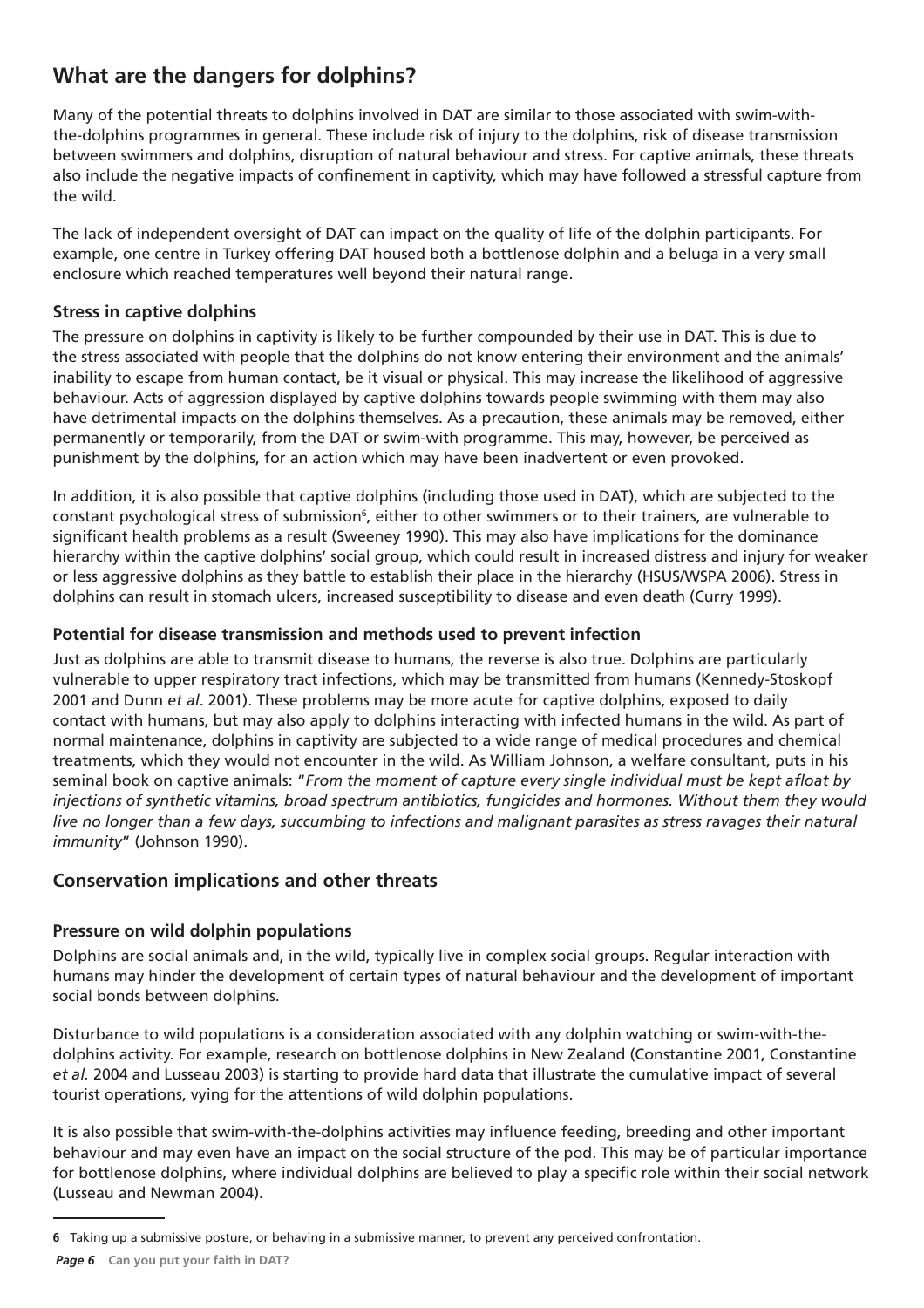Although regulations and guidelines for swimming with dolphins exist in some countries, research conducted in Australia strongly suggests widespread non-compliance with regulations by a significant number of tour operators (Scarpaci *et al.* 2003). There is also considerable concern that the promotion of DAT and swim-withthe-dolphins programmes in captivity may encourage the public to attempt to touch and feed wild dolphins. Such activities are potentially dangerous to both parties.

#### **Pressure on captive dolphins**

When members of the public are allowed to swim with or touch captive dolphins, there is considerable concern that humans can inadvertently damage dolphins' delicate skin with their nails or jewellery. For this reason, some of the more 'responsible' swim-with-the-dolphins programmes in the wild advocate a "look but don't touch" policy. In addition, very little is known about the psychological impacts of DAT on the dolphins themselves. The effect of repeating the same basic actions, day after day, on the social development of these complex animals is still unknown.

Brensing (2004) notes that although there has been some research on the impact of DAT on human participants, prior to his research (Brensing 2004, Brensing and Linke 2004, Brensing *et al.* 2003 and Brensing *et al.* 2005), there were no specific studies undertaken on the impacts of DAT on dolphins. Brensing's research indicates that the type of environment in which DAT is conducted may have a significant impact on both the effectiveness of the therapy and the stress incurred by the dolphins. This research also suggests that limited space results in a reduction of self-motivated attraction of dolphins toward humans (Brensing *et al.* 2005) and that only one of five dolphins studied in a DAT centre in Florida demonstrated a preference towards "patients"<sup>7</sup> (Brensing and Linke 2004). Furthermore, the dolphins in this facility were found to avoid close interaction with human swimmers and tried to separate themselves as much as possible from the swimmers (Brensing *et al.* 2005). Brensing *et al.* further note that different types of enclosure may have a substantial impact on dolphin behaviour during DAT. For example, they note that a larger enclosure, which includes an area where the dolphins can retreat, appears to result in more positive interactions with swimmers.

The capture of live dolphins from the wild is undeniably stressful, often involving high-speed boat chases and very rough or violent handling of the animals prior to them being hauled onto a boat before confinement in shallow holding tanks. Captures can also be lethal and, in dolphins, result in a six-fold increase in mortality risk during and immediately after capture (Small and DeMaster 1995). Dolphins not selected but released from the seine nets commonly used for their capture may also suffer a similar increase in mortality risk. Furthermore, Small and DeMaster (1995) note that bottlenose dolphins incur a relatively high mortality rate for the first 60 days following capture. A major consideration associated with DAT is that its proliferation is leading to the further capture of wild dolphins, which also has significant conservation, as well as welfare, implications for individual dolphins and dolphin populations. As concluded in 2004 by the European Association of Zoos and Aquariums, "*Neonatal mortality is a major problem, rendering the total ex situ bottlenosed dolphin population so far not being self-sustaining*" (Van Lint *et al.* 2004).

## **Poor regulation of the swim-with industry and DAT**

WDCS is not aware of any regulations governing DAT or swim-with-the-dolphins programmes in the countries where DAT is conducted. Swim-with regulations alone are also scarce, although the current marine mammal regulations in the Bahamas include specific requirements for interactive programmes and the Italian regulations on the maintenance of dolphins in captivity prohibit dolphins coming into physical contact with members of the public. Since the suspension of regulations governing dolphin interactive programmes in April 1999, there have been no specific operational requirements for swim-with-the-dolphins programmes in the United States, where some DAT facilities are located. Without such regulations, it is not possible for the authorities to enforce any operational standards on national swim-with and DAT facilities.

**<sup>7</sup>** Dolphin trainers, therapists and participants have reported that dolphins interact differently with "patients" than they do with healthy individuals.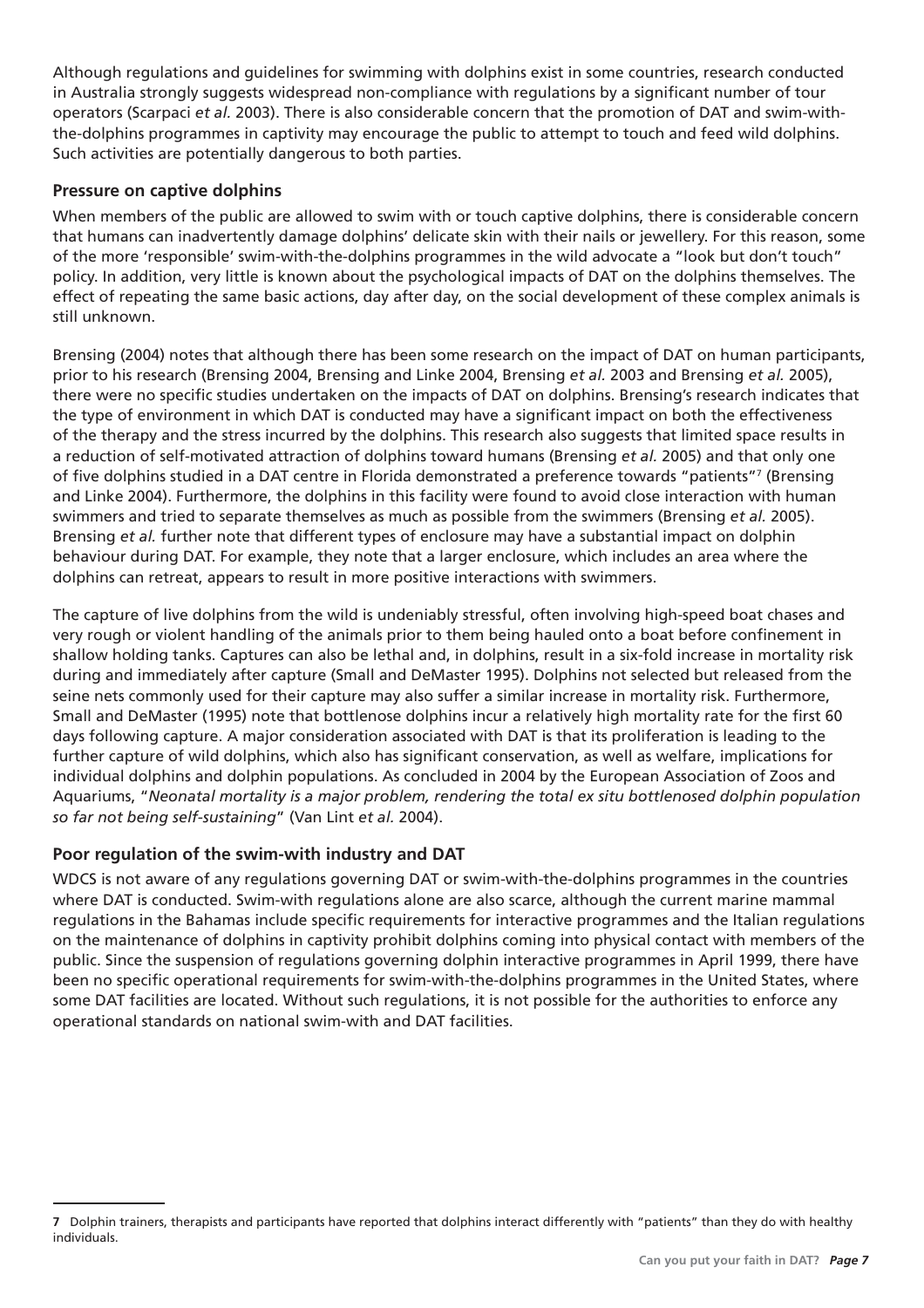# **Scientific evidence that DAT works?**

There are various theories as to how human/dolphin interactions affect humans psychologically and/or physiologically. These include: the effect of ultrasound on human tissue and cell-structure, alterations in brain wave patterns, psychosomatic effects, the effects of dolphin vocalisations working in the same way as music therapy, and so forth. However, in evaluating the possible effects of any therapy, it is imperative to also consider the myriad peripheral factors which may have an impact on the perceived benefits of the therapy. In the case of DAT, these include: the relaxing effects of water, positive social interaction with other humans, and the experience of a new environment.

## Increased concentration = enhanced learning: a flawed hypothesis?

One of the key viewpoints promoted by many DAT practitioners is the theory that using dolphin interactions as a reward focuses the participant's attention, encourages concentration and provides exceptional motivation to stimulate learning (Nathanson 1989 and Nathanson *et al.* 1997). This rationale is based on the assumption that the desire to interact with dolphins is strong enough to encourage the participant to focus long enough on a task, set by the therapist, to give the required response and thus increase their attention span. Proponents of this theory suggest, therefore, that participants returning to regular therapy, following DAT, should exhibit enhanced concentration levels, which should allow more information to be processed and thus facilitate accelerated learning.

The main proponent of this theory, David Nathanson<sup>8</sup>, asserts that some children's learning difficulties are related to their inability to maintain attention, rather than their inability to process information. Thus, Nathanson advocates that enhanced concentration levels allow more information to be processed, resulting in accelerated learning (Nathanson 1989). He claims that his particular DAT programme, Dolphin Human Therapy (DHT), can significantly increase motivation, attention, gross and fine motor skills, speech and language. Nathanson suggests that two weeks of DHT can achieve the same - or better - results as six months of conventional physical or speech therapy. Consequently, he advocates DHT as a very cost effective method for treating people (Nathanson *et al.* 1997).

In contrast, however, an independent review of Nathanson's work (Marino and Lilienfeld 1998) concluded that his research is fundamentally flawed, both in the research technique used and the conclusions drawn. Marino and Lilienfeld's criticism begins with Nathanson's theoretical rationale, claiming that it is "*dubious at best*". Nathanson claims that attention deficit "*explains why disabled populations have such difficulty with learning and motivation*" (Nathanson *et al.* 1997). However, Marino and Lilienfeld note that this notion is inconsistent with current scientific understanding of almost all of the disorders that Nathanson claims to have treated successfully. Marino and Lilienfeld ask:

"*Would Nathanson and his colleagues have us believe that children with Cri-du-chat syndrome, for example, would have essentially normal IQs if only they could learn to focus their attention? Moreover if the attention*  deficit hypothesis were correct, it would follow logically that individuals with attention deficit-hyperactivity disorder, (ADHD), for whom attention problems are a core deficit, should be severely intellectually disabled" (Marino and Lilienfeld 1998).

Marino and Lilienfeld claim that Nathanson's research is based on a 30-year-old hypothesis which is no longer consistent with modern thinking. Furthermore, they note that despite Nathanson *et al.* basing their findings on improving the attention deficit problems of the participants, no attempt is made to measure their attention either before, or after, treatment. Marino and Lilienfeld refer to the studies being based on an "*implausible hypothesis*" and "*seriously flawed on methodological grounds*". They explain in detail a number of fundamental design errors in Nathanson's experiments, which they claim "*render the findings of Nathanson and colleagues uninterpretable and their conclusions unwarranted and premature*".

#### They conclude:

*"…the current evidence for the effi cacy of DAT can at best be described as thoroughly unconvincing. Both practitioners of DAT and parents who are considering DAT for their children should be made aware that this treatment has yet to be subject to an adequate empirical test***" (Marino and Lilienfeld 1998).**

**<sup>8</sup>** Founder of Dolphin Human Therapy, practiced at Dolphin Cove, Key Largo, Florida, USA. http://www.dolphinhumantherapy.com/AboutUS/History.htm (Accessed 06.09.07)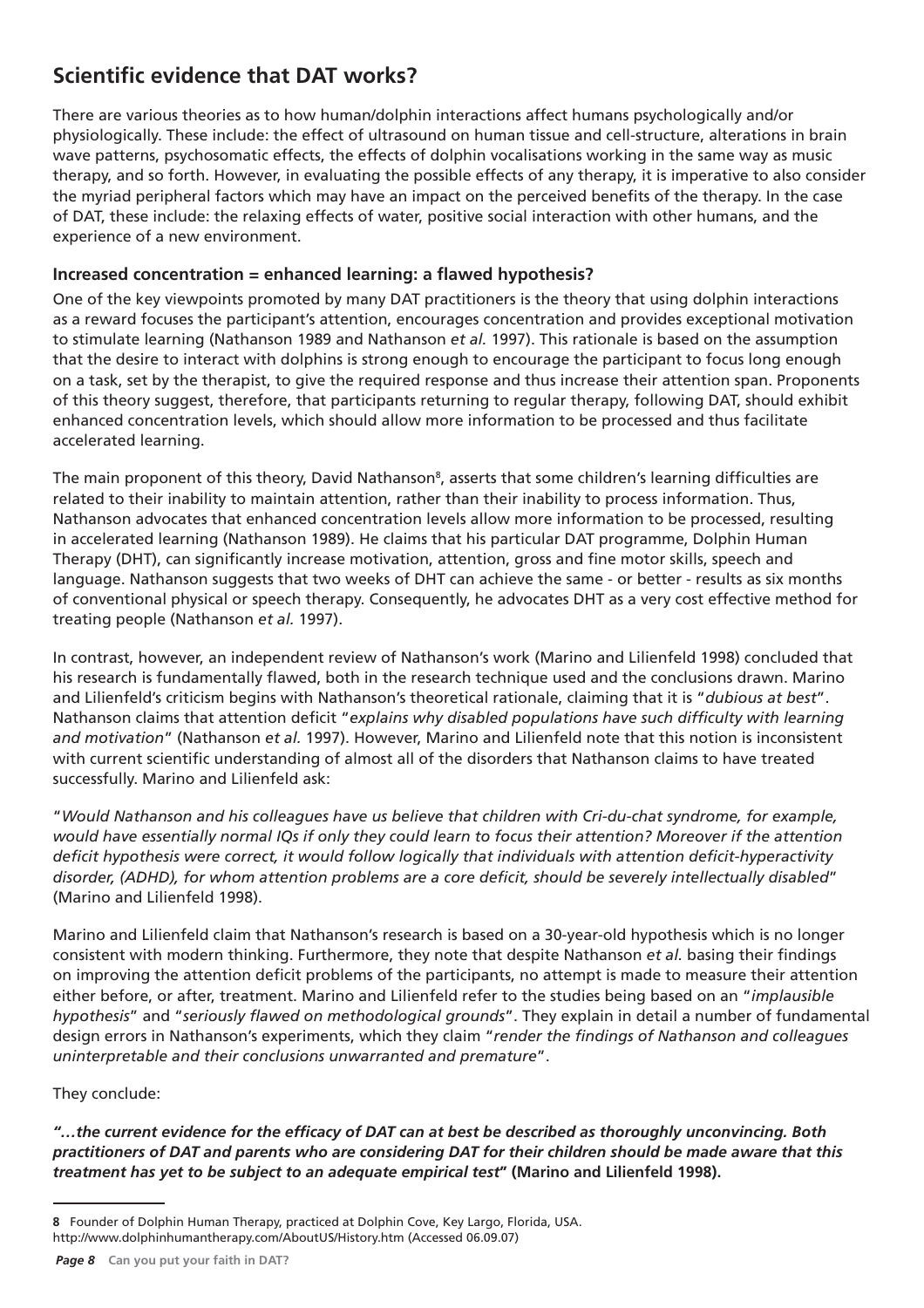Furthermore, as pointed out by a professional with 25 years experience in the world of disability, autistic people don't necessarily lack the ability to concentrate but simply don't concentrate on activities that are important, or of interest, to non-autistic people (Smith 2007).

More recently, David Nathanson has undertaken research using an animatronic dolphin as an alternative "*reinforcer*" in "*rehabilitation for children with learning disabilities*". His findings report that "*no significant difference between dolphins and TAD* (Test Animatronic Dolphin) *was found in eliciting orienting responses of touching and/or saying words for all study participants*" and that "*[F]or children with profound disabilities, TAD was signifi cantly more effective in eliciting an orienting response of looking*". Furthermore, Nathanson concludes "*[I]n addition to current limitations associated with dolphins, future legal and administrative restrictions could include reductions in time spent in water with dolphins, or eliminating in-water interaction completely. No such potential limitations are associated with TAD*" and "*the cost and other limitations associated with dolphins make their therapeutic use impractical on a global scale*" (Nathanson 2007).

#### **Changes in brain wave patterns**

It has been suggested that interactions with dolphins can elicit certain brainwave patterns in humans (De Bergerac 1998) and that this may relate to any perceived ability for dolphins to treat conditions such as depression.

Researchers have used EEGs (electroencephalograms) to investigate how brain wave patterns in humans change before, during and after interactions with dolphins. During normal daily activities, human brain waves occur within the frequency range of 14 to 100 Hertz; this is known as "beta rhythm". These beta waves help us to concentrate and solve problems. However, too much beta can lead to stress and anxiety. "Alpha rhythm" occurs in the frequency band 8 to 13 Hertz and is associated with a relaxed, passive and calm state. The term "delta rhythm" was initially used to describe all the frequencies below the alpha range. However, a distinction was eventually made for waves in the range 4 to 8 Hertz, which became known as "theta rhythm". Waves below this were then classified as delta rhythm (Walter and Walter 1949).

Theta rhythm is associated with the 'twilight state' between waking and sleeping and brings vivid memories, access to unconscious material, dream-like mental images and creative ideas. It is difficult to maintain large amounts of theta without falling asleep.

The research of Olivia De Bergerac, of The Dolphin Society, Australia, indicated that dolphins can facilitate the initiation of what is known as the alpha-theta crossover (De Bergerac 1998). The alpha-theta crossover occurs where the amplitude of the alpha waves drops and the theta amplitude rises to the point where it crosses over the alpha waves. It is a very specific state that is believed by some neuropsychologists to be associated with the resolution of traumatic memories (Robbins 2000).

Rather than focusing on those with physical disabilities, De Bergerac's research was designed for individuals with psychological or emotional issues ranging from stress to chronic depression. Initially, individuals were encouraged to view the dolphins from the boat and eventually to enter the sea and swim or snorkel with them. De Bergerac collected data from the participants with the aid of questionnaires and an EEG.

However, research on invoking the alpha-theta crossover is not new or ground-breaking. Robbins (2000) describes the work of Dr Eugene Peniston of the University of Southern Colorado in the early 1990s. Peniston developed a protocol using "biofeedback" for the treatment of alcoholics.

If Peniston's research can be substantiated, then it would follow that it is possible to reach the alpha-theta crossover state, as described by De Bergerac (1998), without the use of dolphins. Indeed, this state can even be reached in a very clinical environment, given the correct guidance. Research is now ongoing into how this type of neurofeedback may also be useful in the treatment of autism, epilepsy, attention deficit disorder, grief, guilt, anxiety and post-traumatic stress disorder (Robbins 2000); in fact, a number of conditions for which DAT is claimed to be effective.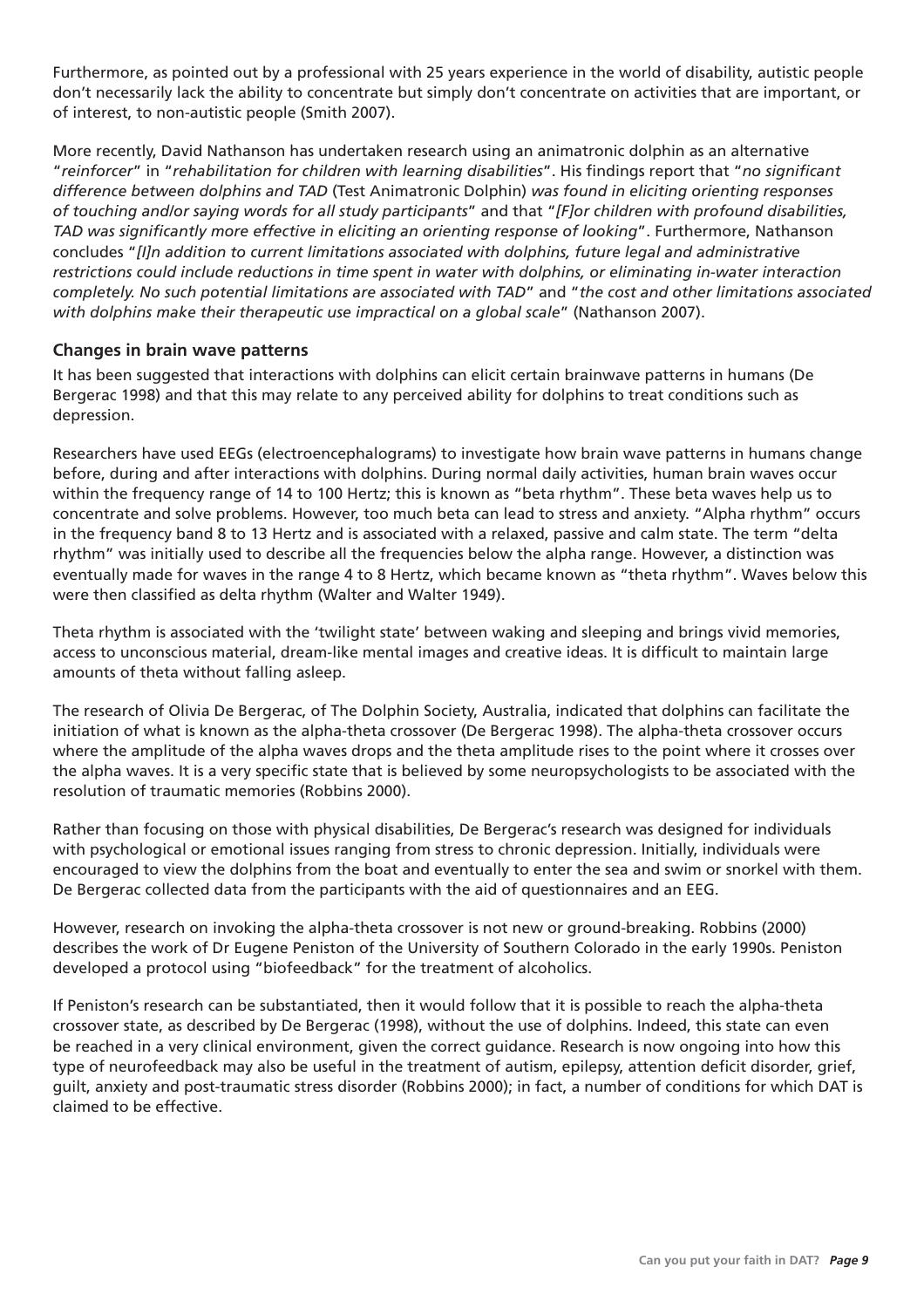#### Contradictions from the proponents of DAT

The claims of the DAT-favouring fraternity appear fraught with contradiction. According to De Bergerac (1998), dolphins are able to facilitate the attainment of the alpha-theta crossover brain wave patterns in the human brain, a state which is associated with relaxation and creativity. Nathanson (1998), on the other hand, promotes the use of dolphins to facilitate learning and concentration, states that are associated with the higher *beta* frequencies. This suggests an important inconsistency in the views of DAT proponents. If credence is to be given to either theory then it is important to ascertain whether dolphin interactions induce alpha and theta brainwaves, or if, as Nathanson suggests, these interactions help humans to concentrate and produce more beta brainwaves.

## **Sound as a healing force**

There has been some speculation that ultrasound from the echolocation clicks emitted by dolphins could have some healing affect (Cole 1996, Birch 1997). To investigate this hypothesis, Brensing *et al.* (2003) set out to determine if the intensity of ultrasound emitted by dolphins and the duration of contact with participants could have a significant impact on healing. Brensing also investigated whether, as has been suggested by some proponents of DAT, dolphins were able to distinguish between "patients", who might have particular therapy needs, and other swimmers (Brensing 2004). Observations by Brensing and his colleagues, at Dolphins Plus in Florida, demonstrate that only one out of five dolphins behaved significantly differently toward "patients" (compared to other swimmers). Most significantly, however, Brensing *et al.* observed that the close contact between human participants and dolphins in these encounters did not meet the duration requirements for common ultrasound therapies.

#### Brensing *et al.* note:

"*Additionally we observed that the heads of the patients were mostly out of the water, so that it is quite*  unrealistic to think that a hypothetical piezoelectric effect on the skull could have had an influence on the *success of the therapy. Nevertheless, while it can not be ruled out that dolphins use an unknown mechanism, the effects of ultrasound on biological tissue have been very well investigated over the last centuries, and it seems highly unlikely that there is such kind of an unknown mechanism*".

Furthermore, one of the main proponents of DAT, David Nathanson, notes of his own DAT programme, Dolphin Human Therapy, that "*[t]here is speculation that use of dolphin sonar may contribute to reducing stress and helping in the therapeutic process…No such effect has been observed with children with disabilities receiving therapy from Dolphin Human Therapy*" (Nathanson 2007).

In contrast to the claims made by many DAT facilities that dolphins enjoy swimming with people, Brensing's research verified that the dolphins in his study were attempting to evade humans in the water (Brensing 2004). Indicators such as increases in speed, depth of diving and frequency of breaths, all also indicated that the dolphins may have been under some stress due to the presence of the humans in the water.

#### **The Biophilia Hypothesis**

Some DAT operators claim their use of dolphins enables participants to experience a powerful awakening of emotions associated with attachment to nature, or "Biophilia", and that this form of therapy generates intense emotions of "love and connection to nature" in the participants. Some operators believe, for example, that they can offer terminally ill children an experience of "beauty and quality" that will sustain them through the rest of their life. To evaluate this in scientific terms, it is important to consider how one might quantify this "reconnection with nature" and whether it is unique to DAT, or whether people can attain this reconnection via other means. There is no conclusive scientific evidence to suggest that an interaction with dolphins is any more effective in providing a reconnection with nature than other 'wilderness' experiences, or interactions with other animals. One might also question whether interaction with a dolphin in captivity represents a "return to nature" in the true sense.

#### **Quality of DAT research**

DAT has drawn the attention of researchers interested in assessing the experimental design of studies which attempt to validate dolphins' ability to heal. Humphries (2003) reviewed a number of studies which purported to have found positive benefits to people from DAT and found that all the research examined "failed to *adequately control for a number of possible threats to validity or alternative explanations*". Humphries notes: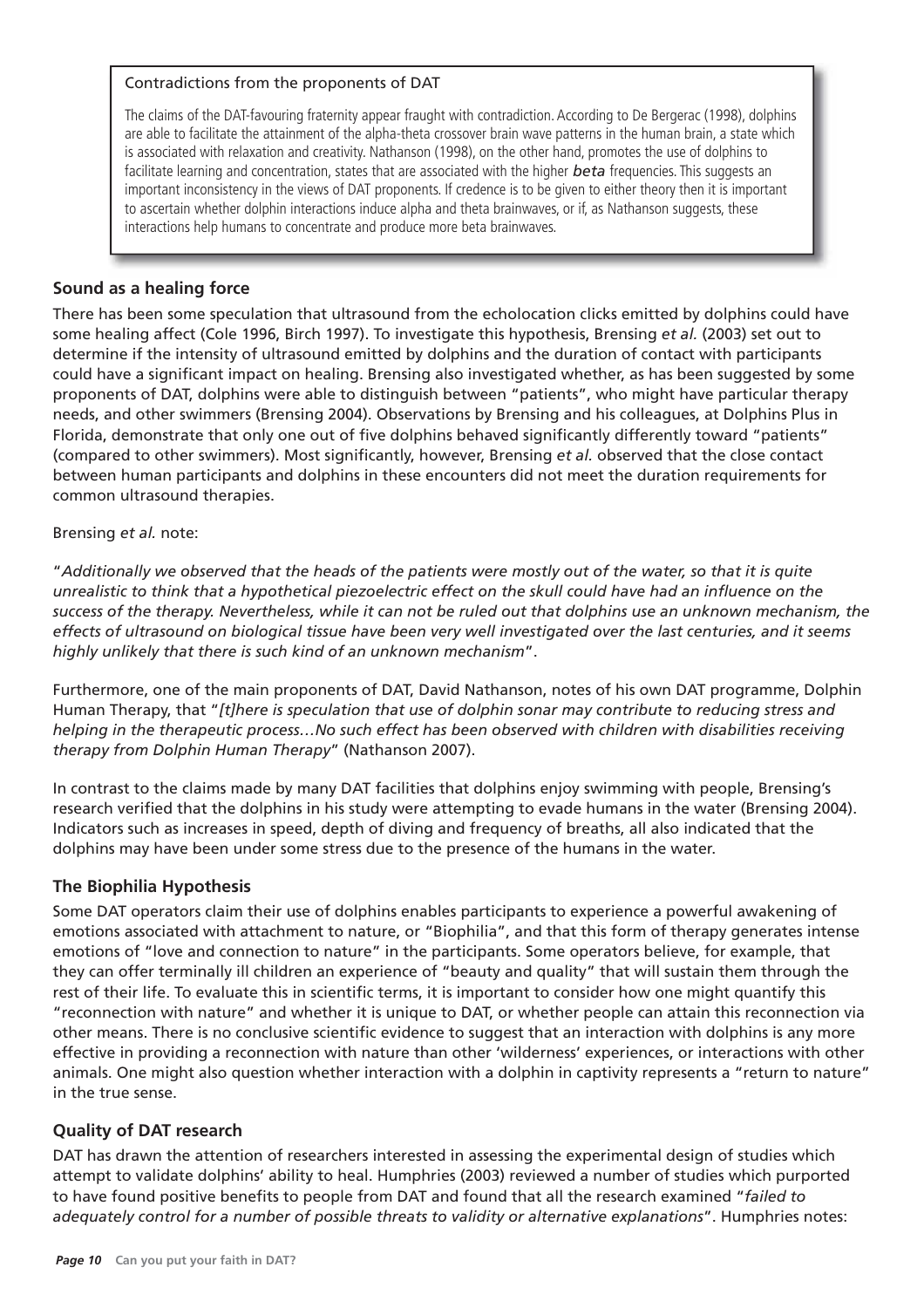"*The studies included in this synthesis are so plagued with methodological fl aws that claims that the reported outcomes are due to dolphin assisted therapy may be erroneous*" and, further, that: "*the results of the synthesis do not support the notion that using interactions with dolphins is any more effective than other reinforcers for improving child-learning or social-emotional development*"*.* The investigations conducted in all six of the studies reviewed lacked experimental controls. Therefore, the results of these studies could not be conclusively attributed to the intervention of DAT.

Humphries concludes that:

#### *"Claims of the effectiveness of using dolphins as a procedure for improving the behaviours of young children with disabilities are therefore not supported by available research evidence".*

Furthermore, Marino and Lilienfeld (2007), conducted a more recent critique of five peer reviewed DAT studies published between 1999 and 2005, and found that "all five studies were methodologically flawed and plagued *by several threats to both internal and construct validity*". A consistent problem throughout the studies reviewed was a failure to control for other factors of the treatment which might influence results (for example: being in the water; swimming outdoors; interacting with therapists; experimental expectancy effects). Marino and Lilienfeld conclude that: "the abundance of serious threats to validity in the five studies we examined *renders each of their conclusions questionable at best, and entirely unwarranted at worst*".

*"Despite DATs extensive promotion to the general public, the evidence that it produces enduring improvements in the core symptoms of any psychological disorder is nil"* (Marino and Lilenfeld 2007).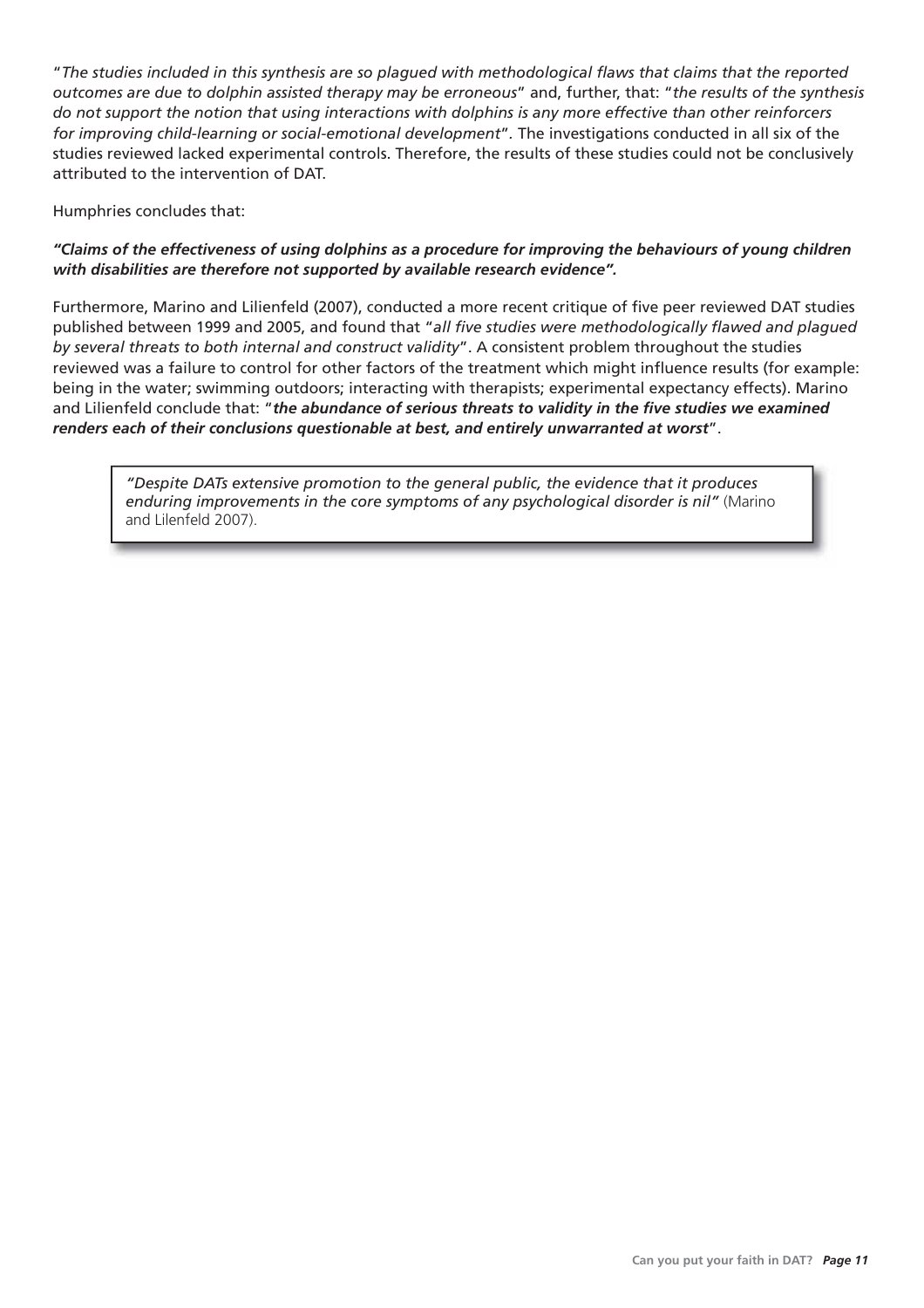# **Is DAT more effective than other Animal-Assisted Therapies?**

Many advocates of swimming with dolphins refer to the "feelings of trust and innocence" or "non-judgmental unconditional love" engendered by the dolphins. Some advocates of DAT believe these emotions are somehow responsible for unlocking deep-rooted psychological problems within participants. If this is the case, arguably it should also be possible to achieve the same benefits with other Animal-Assisted Therapies (AATs), where other animals could be viewed as engendering the same non-judgmental positive emotions.

Many animals appear able to provide the type of sensory stimulation that is reportedly provided by dolphins in DAT. Other AATs can also offer new sensations in terms of fur, feathers and scales, unique sounds, new environments (such as a stable or farm yard) and different types of movement. The only unique element in DAT is the use of water. However, this can also be replicated by the use of hydrotherapy.

#### Health considerations

Companion animals that are introduced into hospitals and care homes by organizations such as PAT (Pets As Therapy) and CHATA (Children in Hospital and Animal Therapy Association) are vigorously checked for transmittable diseases and assessed for docile temperament. Such stringent checks might not be made of captive dolphins and one cannot guarantee the temperament of dolphins in wild interactions, or know enough about their medical status.

The American Veterinary Medical Association (AVMA) position statement asserts that:

"*Animal assisted activities, animal-assisted therapy, and resident animal programs should be governed by basic standards, be regularly monitored, and be staffed by appropriately trained personnel. The health and well being of the humans and animals involved must be ensured. Veterinarians' involvement in these programs from their inception is critical because they serve as advocates for the health and well being of animals participating in these programs, and as experts in zoonotic disease transmission*" (AVMA 2007).

**There is no professionally recognized body for regulating DAT to ensure that such standards are upheld. Governments have been slow to develop guidelines on DAT and the international organization under whose umbrella regulation of DAT should fall, the International Association of Human-Animal Interactions**  Organizations (IAHAIO), has absolved responsibility for DAT by producing guidelines on AATs which exclude it<sup>9</sup>. **Therefore, DAT remains a wholly unaccredited and unregulated industry.**

**<sup>9</sup>** The International Association of Human-Animal Interaction Organizations (IAHAIO) adopted a series of guidelines at its conference in Prague, September 1998 (IAHAIO Prague Declaration 1998). The first automatically excludes dolphin assisted therapy, by stating that: "Only *domesticated animals which have been trained using techniques of positive reinforcement (reward system) and which have been, and will continue to be, properly housed and cared for, should be involved*". DAT is thus excluded, seemingly on the basis that dolphins are not 'domesticated' animals or, arguably, in some cases and by implication, not properly housed or cared for.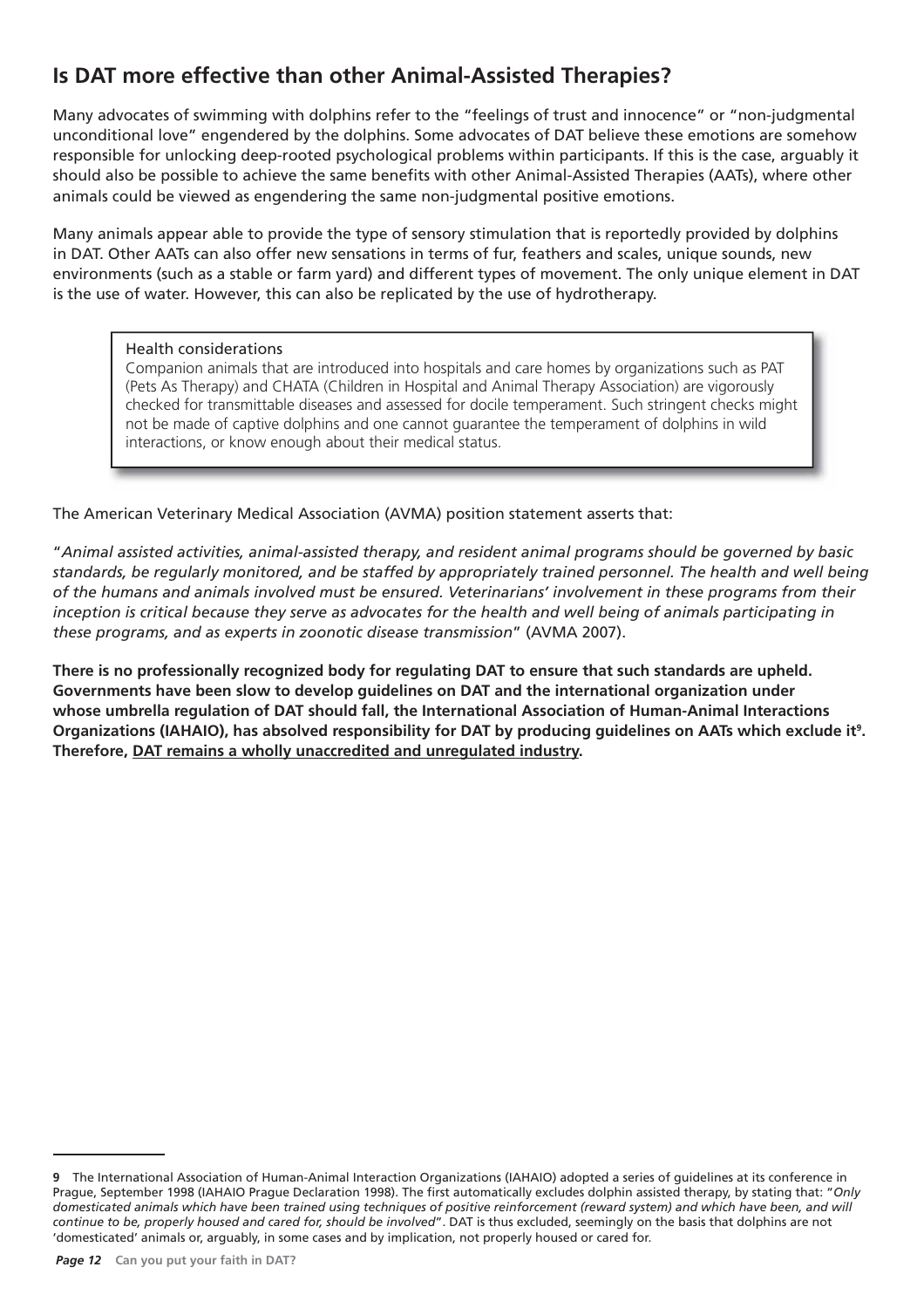# **Non-Animal Alternative Therapies**

## **DAT without dolphins**

Advocate of interactions with wild dolphins Horace Dobbs proposed several projects in which dolphin interactions could be synthesized using modern computer-based technology (Cochrane and Callen 1998, Dobbs 2000). One such project was entitled "Dolphin Dreamtime", in which an audio recording was produced which contained both music and autosuggestion. Dobbs has also been working on a Dolphin Therapy Pool, without dolphins. This combines hydrotherapy with dolphin images (possibly holograms) and recorded sounds emitted by dolphins.

Biofeedback<sup>10</sup> may be used in conjunction with relaxation techniques to induce the alpha-theta brain state. Such techniques may be effective in clinical environments, but could also be used in synthesized dolphin encounters and may provide a practical alternative to DAT.

## **Hydrotherapy and the relaxing effects of water**

It is arqued that there are certain beneficial physiological effects that occur when humans are immersed in water. Firstly, there is greater freedom from gravitational forces. Water provides a much less restricting medium, particularly for those with physical disabilities. Research indicates that flotation also induces a theta state (Cochrane and Callen 1998).

It is proposed by hydrotherapy advocates that water therapy, without the use of dolphins, may provide stress relief, pain relief, reduction in anxiety and reduction in depression. One visitor to a hydrotherapy centre noted:

"*Even children who have severe disabilities begin to unfold in the water. They slowly lose their fear and begin to move about as if they are in a familiar, soothing environment*" (Cochrane and Callen 1998).

## **Virtual reality treatments**

In this technological age, the benefits of virtual reality treatments - where particular environments, or situations, are artificially created - are being investigated to help a range of conditions, from stroke victims to people suffering from arachnophobia. Researchers have been successful in using virtual reality as a learning aid for children with a variety of disorders, including autism (Strickland 1997) and in investigating the attention span of children with ADHD (Cho *et al.* 2002). Stimulation from virtual reality is believed to provide environments which increase a person's ability to concentrate because the treatments are immersive, interactive and imaginary (Cho *et al.* 2002). Technology using an animatronic dolphin has also been tested as an alternative to the use of "real" dolphins (Nathanson 2007).

"....no scientific evidence exists that dolphin-assisted therapy is more effective than *traditional or other adjunct therapies"* (Smith 2003).

Comment by one of the pioneers of dolphin assisted therapy.

**<sup>10</sup>** Biofeedback is a "*method of treatment that uses monitors to feed back to patients physiological information of which they are normally unaware. By watching the monitor, participants can learn by trial and error to adjust their thinking and other mental processes in order to control "involuntary" bodily processes such as blood pressure, temperature, gastrointestinal functioning, and brain wave activity*". (MedicineNet.com: http://www.medterms.com/script/main/art.asp?articlekey=10810 Accessed 06.09.07)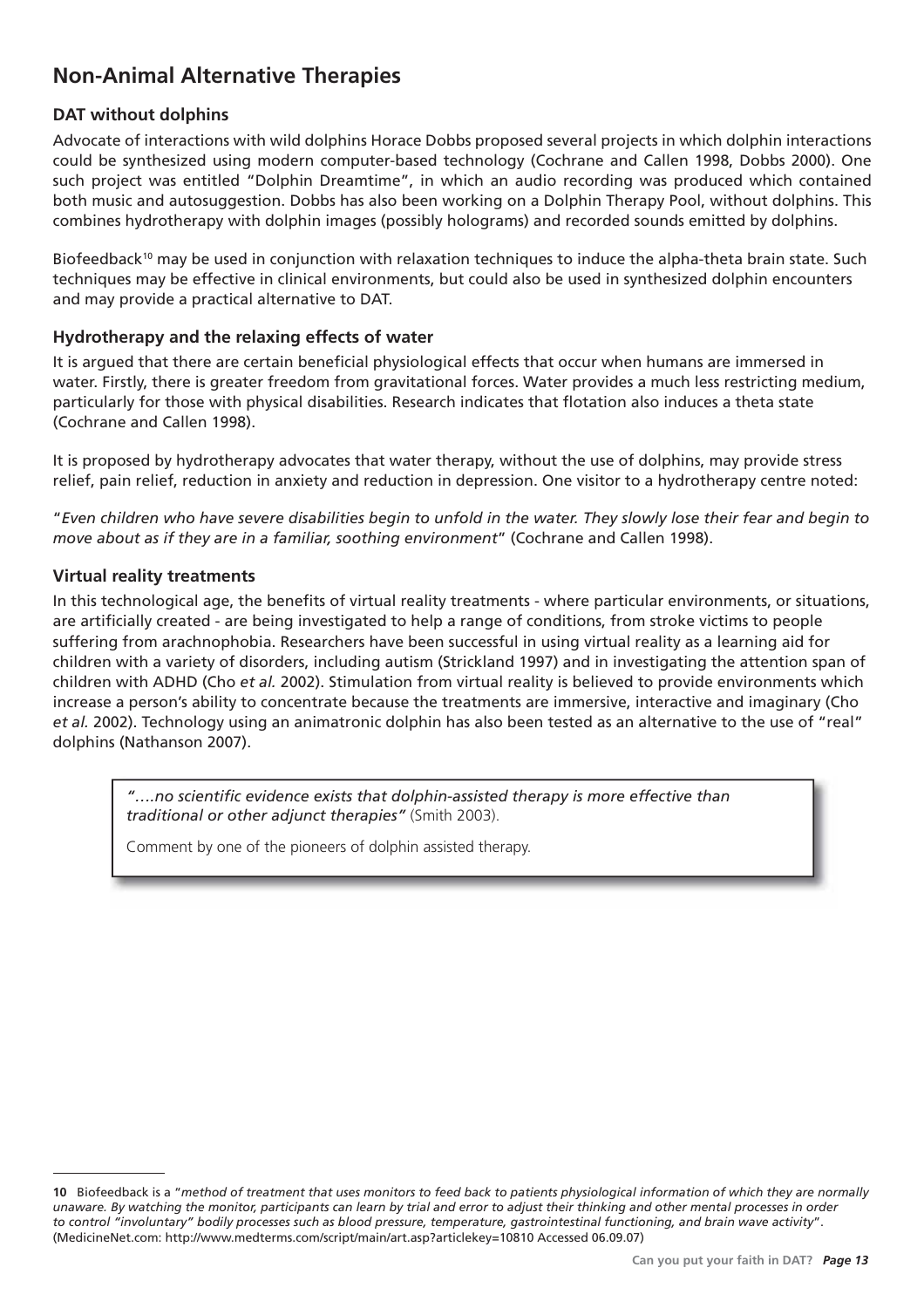# **How much does DAT cost?**

There are various costs associated with any DAT activities that run beyond the monetary costs of the therapy itself. These include the cost to the participants and their families of travel, food and accommodation. However, there are also potential 'costs' to the welfare and conservation of dolphins that should be borne in mind.

#### **Cost to participants and their families**

When a family decides to embark upon a programme of DAT, in addition to the very high cost of the therapy programme itself, they must also consider the cost of travel, food and accommodation (which can often be for the whole family) and any loss of earnings associated with what can be a considerable commitment in time associated with participating in a DAT programme. There is also the often considerable effort involved in getting to the place where the programme is located. This may include overcoming a range of practical obstacles, with associated disruption and potential distress for the participant. Any potential injuries, infections or diseases that the participant could encounter should also be considered.

The cost for two weeks of DAT varies a great deal and a variety of packages are available. Figures given by Humphries (2003) quote a typical price of around \$2,600 (approximately £1,370) for five 40 minute sessions (Humphries 2003), but it can cost a participant and one parent more than £3,300 for two weeks, including flights and accommodation<sup>11</sup>. At the more expensive end of the market is the 'Dolphin Human Therapy', which, during 2006, cost US\$7,850 for two weeks, or US\$ 11,800 for three weeks<sup>12</sup>. These quoted prices are for the therapy only (five sessions per week) and do not include flights and accommodation.

**Note:** at the time of writing 'Dolphin Human Therapy' is no longer operating at Dolphin Cove in Key Largo.

There are other hidden costs such as surcharges for health care, which should be taken into consideration. Families are generally encouraged to bring children for a minimum of two weeks of DAT. When flights, accommodation and loss of earnings are taken into account, such excursions can cost up to £10,000.

## **Expectation**

The individuals that DAT programmes aim to encourage into the process are often some of the most vulnerable within our society. Psychologist Bernie Graham has worked with a number of clinically depressed individuals and expresses concern that:

"*To raise the expectations of depressed individuals with low self-esteem and self-worth by suggesting that they will receive unconditional love and affection and acceptance from a dolphin, and then expose them to what appears to be rejection…, is irresponsible to say the least and may result in tragic consequences*" (Graham 1999).

Graham chastises the British media for sensationalizing DAT with headlines such as, "*Swimming with dolphins cured my anorexia*". Such headlines raise the expectation of participants and their families and, as a consequence, painful disappointment may compound already existing problems.

## **Expertise**

There are no prerequisites for the type or number of trained staff required in a DAT programme. Given the vulnerable nature of many DAT participants, and the range of disabilities and illnesses they may present, it is alarming that DAT practitioners require no specific training. There is also no overall regulatory body for DAT and, therefore, DAT participants and their families have little opportunity to evaluate the qualifications, or expertise, of the individuals in whose care they place themselves or their children.

*"The surprising paucity of scientifi c evidence for the long-term effects of DAT raises profoundly troubling ethical questions regarding its widespread use and promotion"* (Marino and Lilienfeld 2007).

**<sup>11</sup>** http://www.delphintherapie.net/index.asp?langid=10000&location=14 (Accessed 06.09.07)

**<sup>12</sup>** http://www.dolphinhumamtherapy.com/Welcome/WelcomePage1.htm (Accessed 12.01.06)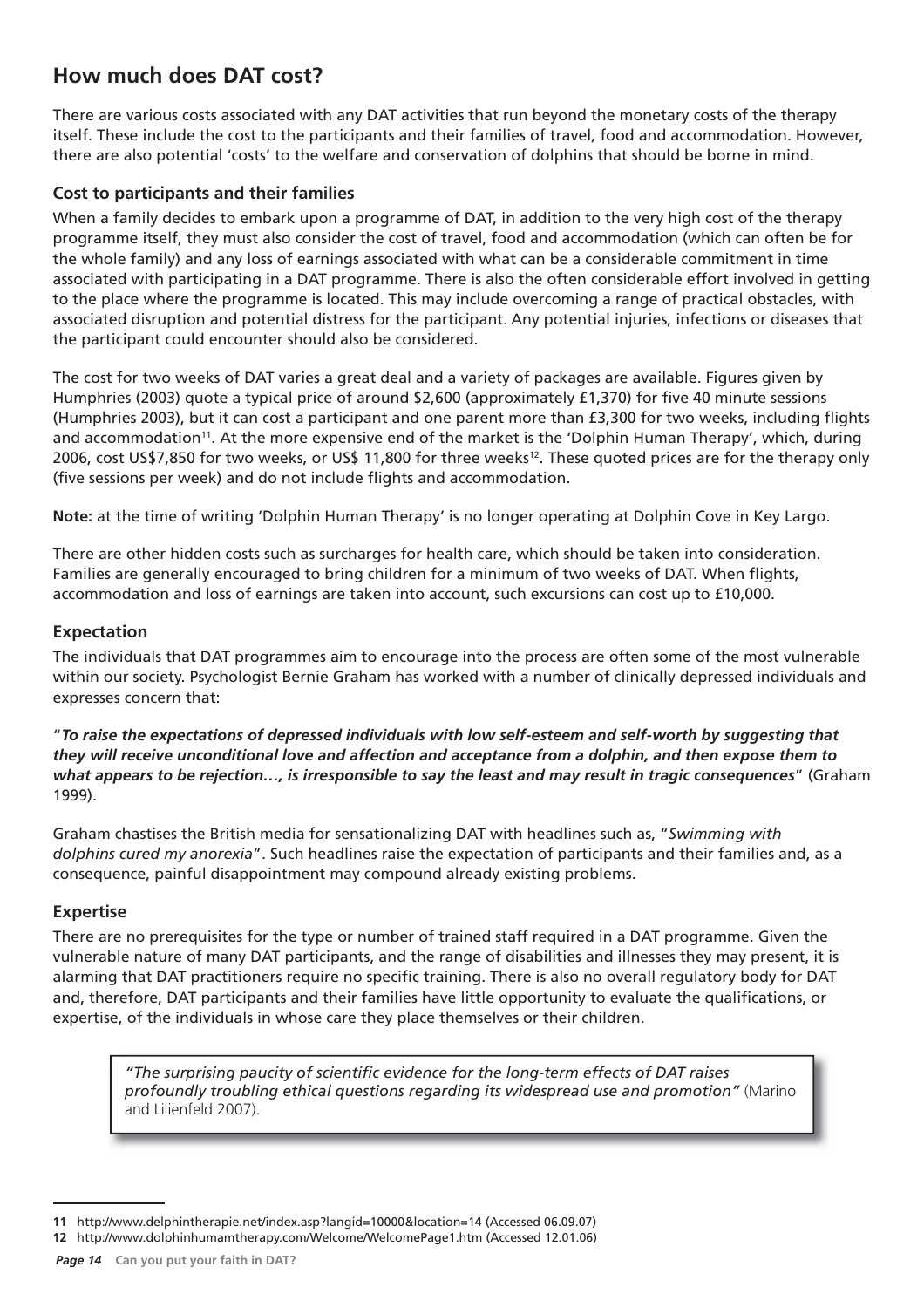Betsy Smith conducted pioneering research on dolphin interactions with autistic children in the semiaquatic environment. However, after years of working with captive dolphins, Smith had a change of heart. In a recent publication, Smith states that the reasons she stopped working with dolphins in captivity are multiple (Smith 2003). She notes that she *"questioned the removal of sentient beings from their natural habitat for the sole purpose of fi nancial gain"* and that *"Dolphin businesses will often justify their exploitation under the therapy pretext".*

In addition, Smith declares that *"Every dolphinarium and swim-program extolled the 'therapeutic value' of dolphin contact, even though a child having fun is not equivalent to therapy. It is a rather cynical and deceptive practice by dolphinarium and swim-with programs owners. Some certifi ed therapists with no dolphin knowledge will charge exorbitant fees for treatment that can be done without dolphins"*. Furthermore, she adds that *"At the heart of all these therapy programs is the exploitation of vulnerable people and vulnerable dolphins"*. Smith concludes: *"the question that became clear was whether what*  we did justified imprisoning dolphins. I had to consider ending my research after assuring myself that there were many fine therapies, including working with domesticated animals, *providing the same success stories. After a bout of deep personal angst, I decided to stop all dolphin-assisted therapy research in 1992"* (Smith 2003).

Besides the obvious restrictions associated with keeping free ranging, social animals, with large territories, in small, barren enclosures, the sensory deprivation that the captive environment imposes on dolphins should also be considered. The pool is often featureless and does not provide the environmental diversity that wild dolphins are accustomed to, such as: different prey species to hunt and chase, planktonic blooms to swim through, interactions with other species, salinity gradients, underwater caves, or the choice of different temperatures, substrates, mates or sea states. Replicating the natural environment, with its many variables, for mammals in captivity is often challenging. It can be extremely difficult to provide adequate diversity of environment for captive terrestrial mammals, but to provide an adequate captive environment for mammals that live in a completely different medium presents a whole host of specific problems.

There are many accounts of our growing understanding of the intelligence of these highly social animals (for examples see: Connor *et al.* 2000; Janik *et al.* 2006; Reiss and Marino 2001; Ferrer i Cancho and Lusseau 2006 and Simmonds 2006). Researchers are now also developing an understanding of the concept of cultural transmission within cetacean societies and the specific role of individuals (see: Whitehead 2003, Whitehead *et al.* 2004, Lusseau and Newman 2004, Eriksen *et al.* 2005). Such insights could have important implications for the removal of individuals from wild populations for DAT programmes, especially considering the often-disproportionate removal of young females for their suitability in interactive programs, and for our understanding of the real impacts of a life spent in captivity. It is highly unlikely that we will ever be able to satisfactorily meet the sensory and social requirements of these intelligent animals in the captive environment.

Due to poor breeding success in captivity, dolphins continue to be captured from the wild to supply the demands of the aquarium industry. Thus there are ethical questions related to removing these animals from their natural habitat and forcing them into close contact with humans for DAT. Although a trained dolphin may be more accustomed to interactions with humans than a wild dolphin, these animals have not been domesticated, which requires deliberate selection for specific traits over dozens of generations and, therefore, may be more prone to stress from human contact than truly domesticated species (Iannuzzi and Rowan 1991). **Furthermore, there**  are significant ethical concerns relating to the conditions under which captive dolphins are kept and whether the detrimental impacts of keeping dolphins in captivity can be justified on the basis of unproven physical or **psychological improvements for human DAT participants.** 

#### **Obligations of the providers of DAT**

Generally, there are no acknowledged obligations on the providers of DAT to meet any set of consumer standards. Providers can assert, for example, that "*The success of a mediated dolphin therapy is not part of the contract*"13.

**<sup>13</sup>** http://www.delphintherapie.net/index.asp?langid=10000&location=11 (Accessed 06.09.07)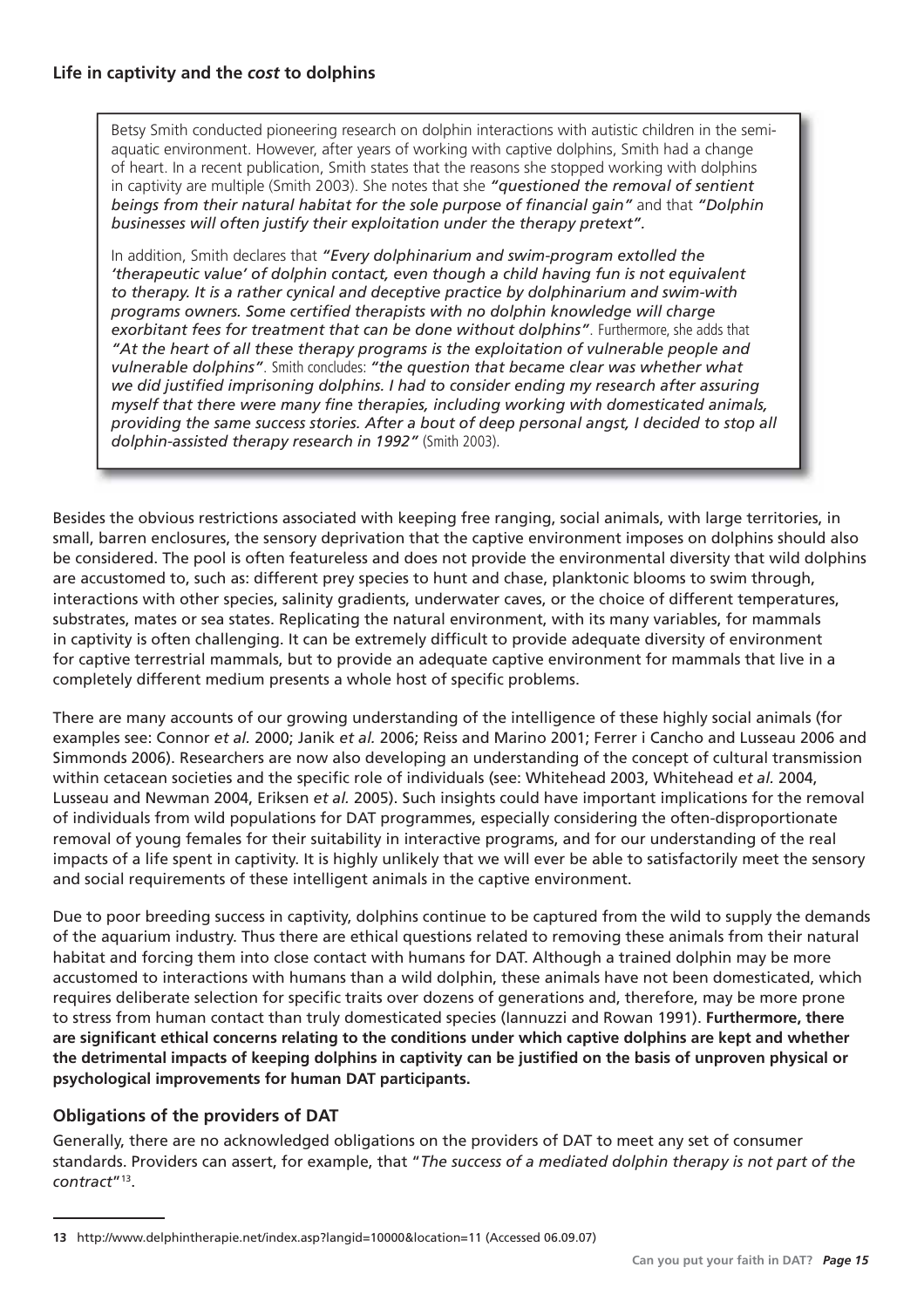#### Beck (2000) notes that:

"The popular notion that animals are usually beneficial has permitted AFT [Animal-Facilitated Therapy] to flourish *remarkably unencumbered by the bureaucracy and precautions usually associated with using humans for medical research. Nevertheless it must be recognised that, at least in the United States there are guidelines for human*  research subjects. These guidelines require (1) informed consent; (2) confidentiality; (3) right to withdraw at any *time, for any reason; (4) assessment of risk; and (5) assessment that the benefits outweigh any risk. Because the long-term effects of most AFT programs have yet to be proven, society has been fairly lenient, permitting most AFT projects to continue…It is society's ethical responsibility not to take advantage of the freedom we have enjoyed and plan programs with appropriate safeguards for the animals, staff and patients associated with AFT programs".* 

Marino and Lilienfeld (2007) believe that:

"*DAT practitioners should be required to inform parents and, where relevant, participants, of the absence of evidence for DAT's enduring effects on psychological symptoms. Only then can consumers of DAT make adequately informed decisions regarding the costs and benefi ts of this unsubstantiated intervention*".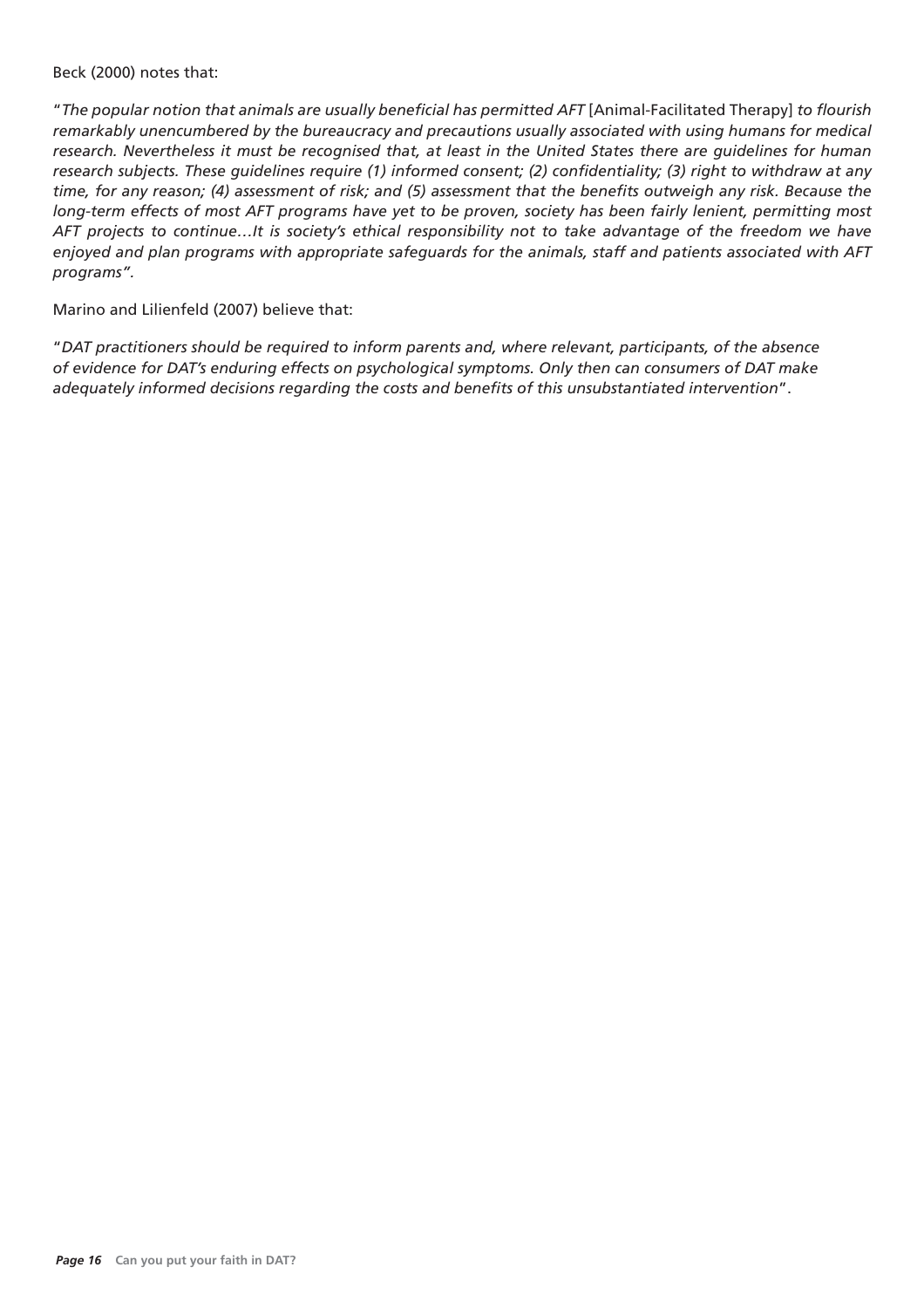# **Conclusion**

The increase in the popularity of dolphin assisted therapy, and the proliferation of DAT centres, is likely to be a result of both the growing interest in interaction with animals as a means of promoting well-being in humans and the related business potential of DAT. However, there is no proof that DAT is more successful than any other animal assisted therapy or that it is a successful long-term treatment at all.

DAT presents a number of ethical issues, and some physical threats, to both people and dolphins, which may be difficult to overcome. Of particular concern for participants and their families are the potential for aggressive behaviour by dolphins towards swimmers and the potential for disease transmission.

Fundamentally, there remains no conclusive scientific evidence that DAT is more effective than any other animalassisted therapy or is a therapy with any long-term benefit. As Marino and Lilienfeld (2007) point out: "Despite *DAT's extensive promotion to the general public, the evidence that it produces enduring improvements in the core symptoms of any psychological disorder is nil… there is little reason to believe that DAT is a legitimate therapy or that it constitutes much more than entertainment*". Moreover, the apparent short-term effects purported to be unique to DAT (which remain disputable – see Marino and Lilienfeld 1998, Humphries 2003 and Marino and Lilienfeld 2007) may also be achieved using other therapies. Alternatives to DAT are available, at a much lower financial cost and without the potential detrimental impacts for the dolphins and people involved.

Humphries (2003) concludes that the available research evidence does not conclusively support the claims that DAT is effective for improving the behaviours of young children with disability and recommends that:

*"Parents of young children with disabilities and their practitioners should note that the cost*  of DAT is high (typically \$2600 for five 40-minute sessions) and that currently there is not *enough research evidence available to support the use of the practice"* (Humphries 2003).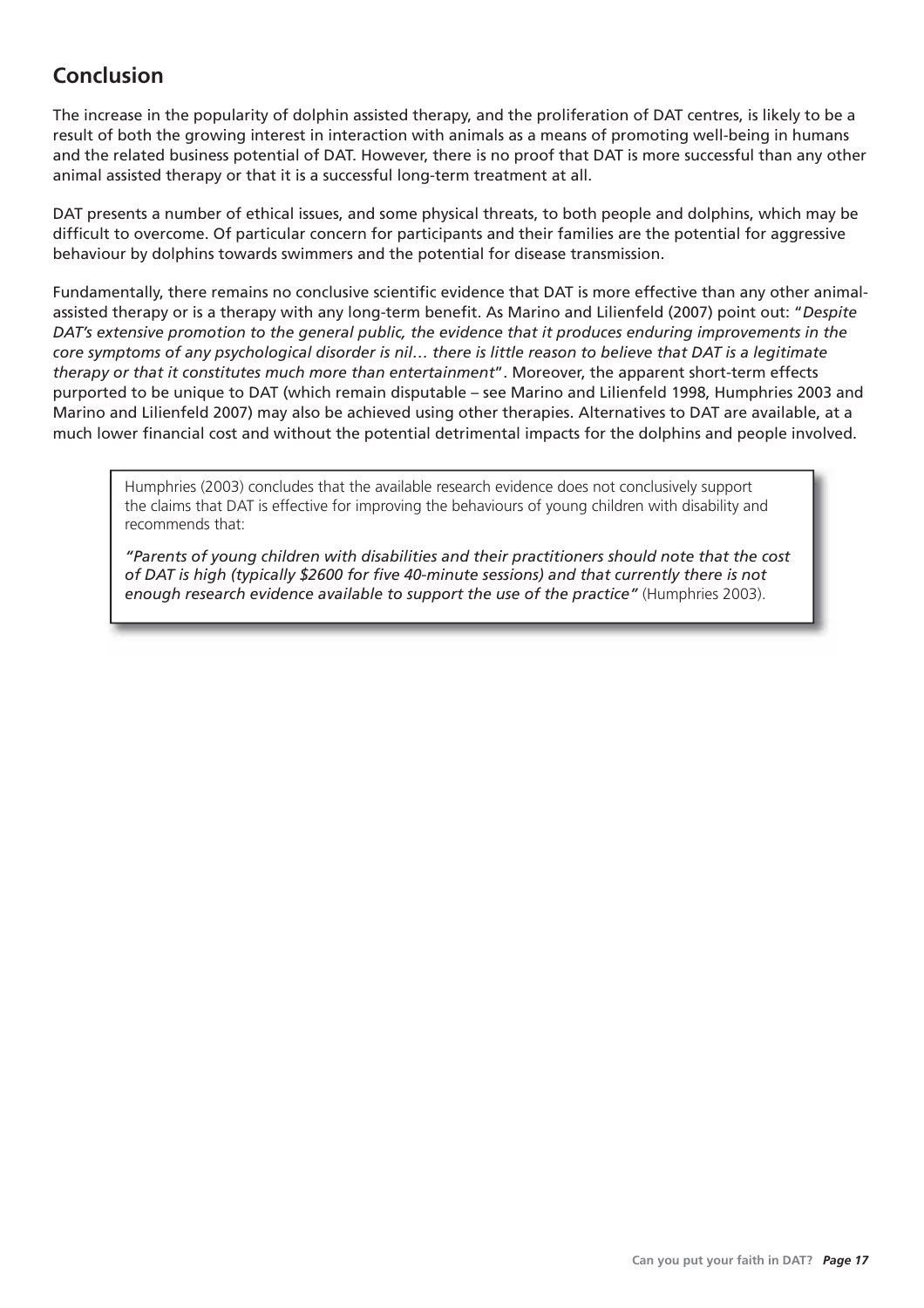# **Recommendation**

It is essential that in any Animal-Assisted Therapy (AAT) programme, the health and welfare of both the humans and the animals involved should be the primary consideration. As an absolute minimum, AAT programmes should incorporate the involvement of medical, veterinary and psychology professionals. The evidence presented here demonstrates that, due to the unique circumstances under which DAT takes place, it is unlikely to adequately meet the psychological or physical welfare needs of either human participants or dolphins.

Due to:

- the considerable potential for detrimental impacts for both humans and dolphins in wild and captive DAT programmes;
- the high cost to participants, their families and dolphins involved in DAT;
- the fact that viable alternative therapy options exist;
- the fact that there are no official standards, or enforceable guidelines, relating to the provision of DAT and therefore that the proliferation of the industry around the globe continues unabated and totally unregulated;
- the fact that there remains no scientific evidence that DAT is any more effective than any other animal assisted therapy and it has not been demonstrated to have any long-term benefit;

it is highly recommended that the practice of dolphin assisted therapy be terminated.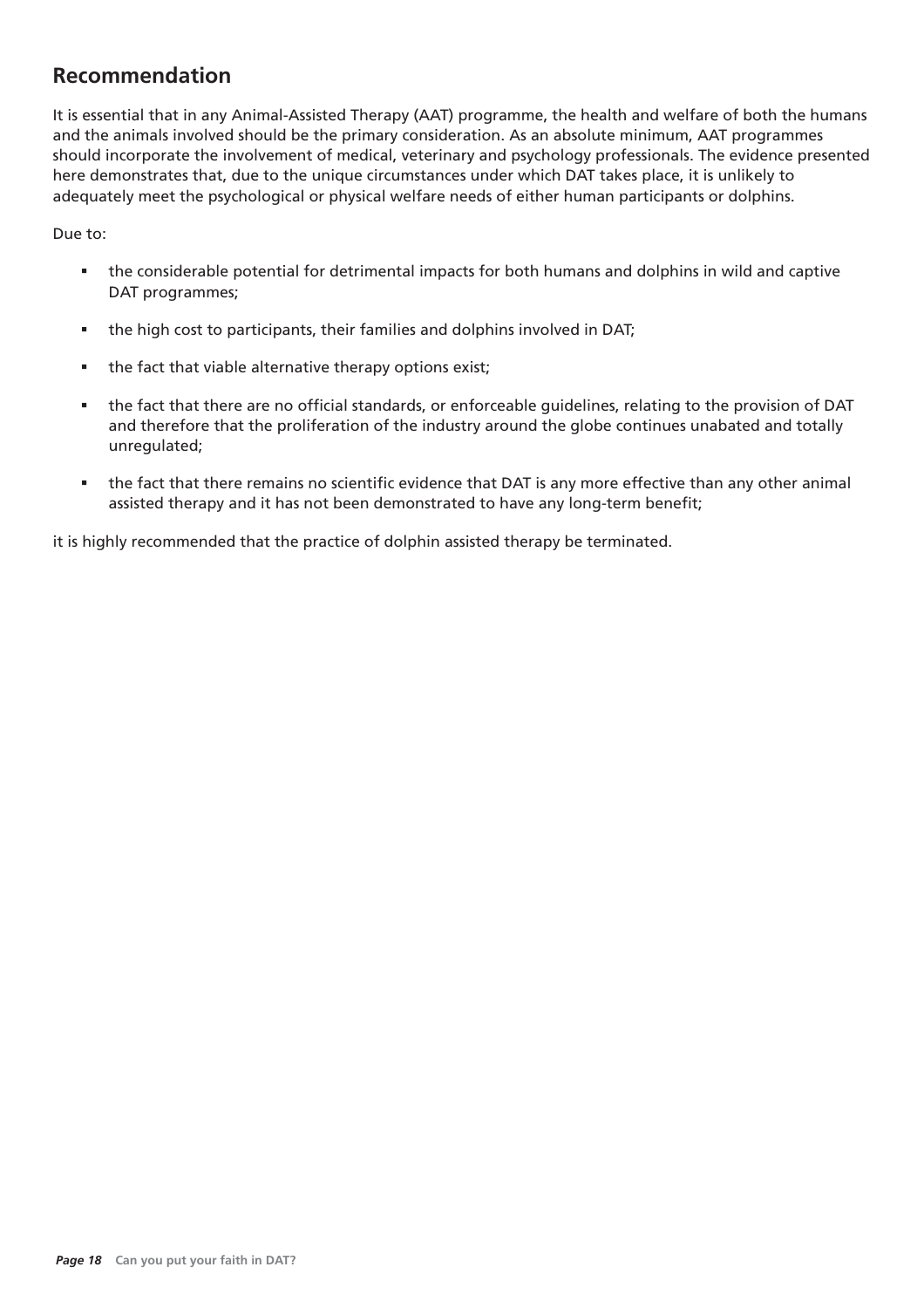# **References**

Ananova 2000. News report: 'Whale bites child': http://www.ananova.com/news/story/sm\_28591.html (Accessed 06.09.07)

AVMA 2007. Guidelines for Animal Assisted Activity, Animal-Assisted Therapy and Resident Animal Programs (Current as of January 2007): http://www.avma.org/issues/policy/animal\_assistance\_guidelines.asp (Accessed 06.09.07)

Beck, A.M. 2000. The Use of Animals to Benefit Humans: Animal Assisted Therapy. In: Fine, A. (editor), *Handbook on Animal Assisted Therapy, Theoretical Foundations and Guidelines for Practice*. Academic Press.

Birch, S. 1997. Dolphin-human interaction effects. Doctoral Thesis, Department of Electrical and Computer Systems Engineering, Monash University, Caulfield Campus.

Brensing, K. 2004. Approaches to the behaviour of dolphins *Tursiops truncatus* during unstructured swim-withdolphin programs. Inaugural-Dissertation eingereicht beim. Fachbereich Biologie, Chemie, Pharmazie der Freien Universität Berlin.

Brensing, K., Linke, K., Busch, M., Matthes, I. and van der Woude, S.E. 2005. Impact of different kinds of humans in Swim-With-The-Dolphin-Programs in two settings. *Anthrozoos* 18 (4): 409-429.

Brensing, K. and Linke, K. 2004. Behaviour of dolphins *Tursiops truncatus* towards adults and children during swim-with-dolphin programs and towards children with disabilities during therapy sessions. *Anthrozoos*. 16 (4): 315-330.

Brensing, K., Linke, K. and Todt, D. 2003. Can dolphins heal by ultrasound? *Journal of Theoretical Biology* 225: 99-105.

Buck, C.D. and Schroeder, J.P. 1990. Public Health Significance of Marine Mammal Disease. In: Dierauf, L.A. (editor), *CRC Handbook of Marine Mammal Medicine: Health, Disease and Rehabilitation*. CRC Press Inc., Boston.

Cho, B.H., Lee, J.M., Ku, J.H., Jang, D.P., Kim, J.S., Kim, I.Y., Lee, J.H. and Kim, S.I. 2002. Attention Enhancement System using virtual reality and EEG biofeedback. Virtual Reality 2002. Proceedings. IEEE.

Cochrane, A. and Callen, K. 1998. *Beyond the blue: dolphins and their healing powers*. Bloomsbury, London.

Cole, D. M. 1996. Phenomenological effect of dolphin interaction on humans. International Symposium on Dolphin Healing, Co-hosted by the Aqua Thought Foundation.

Connor, R.C., Wells, R.S., Mann, J. and Read, A.J. 2000. The Bottlenose Dolphin: Social Relationships in a Fission-Fusion society. In: Mann, J., Connor, R.C., Tyack, P.L. and Whitehead, H. (editors), *Cetacean Societies: Field Studies of Dolphins and Whales*. University of Chicago Press.

Constantine, R. 2001. Increased avoidance of swimmers by wild bottlenose dolphins (*Tursiops truncatus*) due to long-term exposure to swim-with-dolphin tourism. *Mar. Mam. Sci*. 17 (4): 689–702.

Constantine, R., Brunton, D.H. and Dennis, T. 2004. Dolphin-watching tour boats change bottlenose dolphin (*Tursiops truncatus*) behaviour. *Biological Conservation* 117: 299–307.

Curry, B.E. 1999. Stress in mammals: the potential influence of fishery-induced stress on dolphins in the eastern tropical Pacific Ocean. NOAA Technical Memorandum NOAA-TM-NMFS-SWFSC-260, US Department of Commerce.

De Bergerac, O. 1998. *The dolphin within: awakening human potential*. Simon and Schuster, Australia.

Defran, R. H. and Pryor, K. 1980. The behavior and training of cetaceans in captivity. In: Herman, L.M. (editor), *Cetacean Behavior: Mechanisms and Functions*. University of Hawaii, John Wiley and Sons, New York.

Dobbs, H. 2000. *Dolphin Healing: The extraordinary power and magic of dolphins to heal and transform our lives*. Piatkus, London.

Dunn, J.L., Buck, J.D. and Robeck, T.R. 2001. Bacterial Diseases of Cetaceans and Pinnipeds. In: Dierauf, L.A., and Guilland, F.M.D. (editors), *CRC Handbook of Marine Mammal Medicine* (Second edition). CRC Press, Boca Raton.

Eriksen, N., Miller, L.A., Tougaard, J. and Helweg, D.A. 2005. Cultural change in the songs of humpback whales (*Megaptera novaeangliae*) from Tonga. *Behaviour* 142, 305-328*.*

Ferrer i Cancho, R. and Lusseau, D. 2006. Long-term correlations in the surface behavior of dolphins. *Europhysics Letters*. 74 (6): 1095–1101.

Foster, G., Jahans, K.L., Reid, R.J. and Ross, H.M. 1996. Isolation of *Brucella* species from cetaceans, seals and an otter. *The Veterinary Record* 138: 583-586.

Frohoff, T.G. 2004. Stress in Dolphins. In: Bekoff, M. (editor), *Encyclopedia of Animal Behavior*. Greenwood Press, Westport, Connecticut.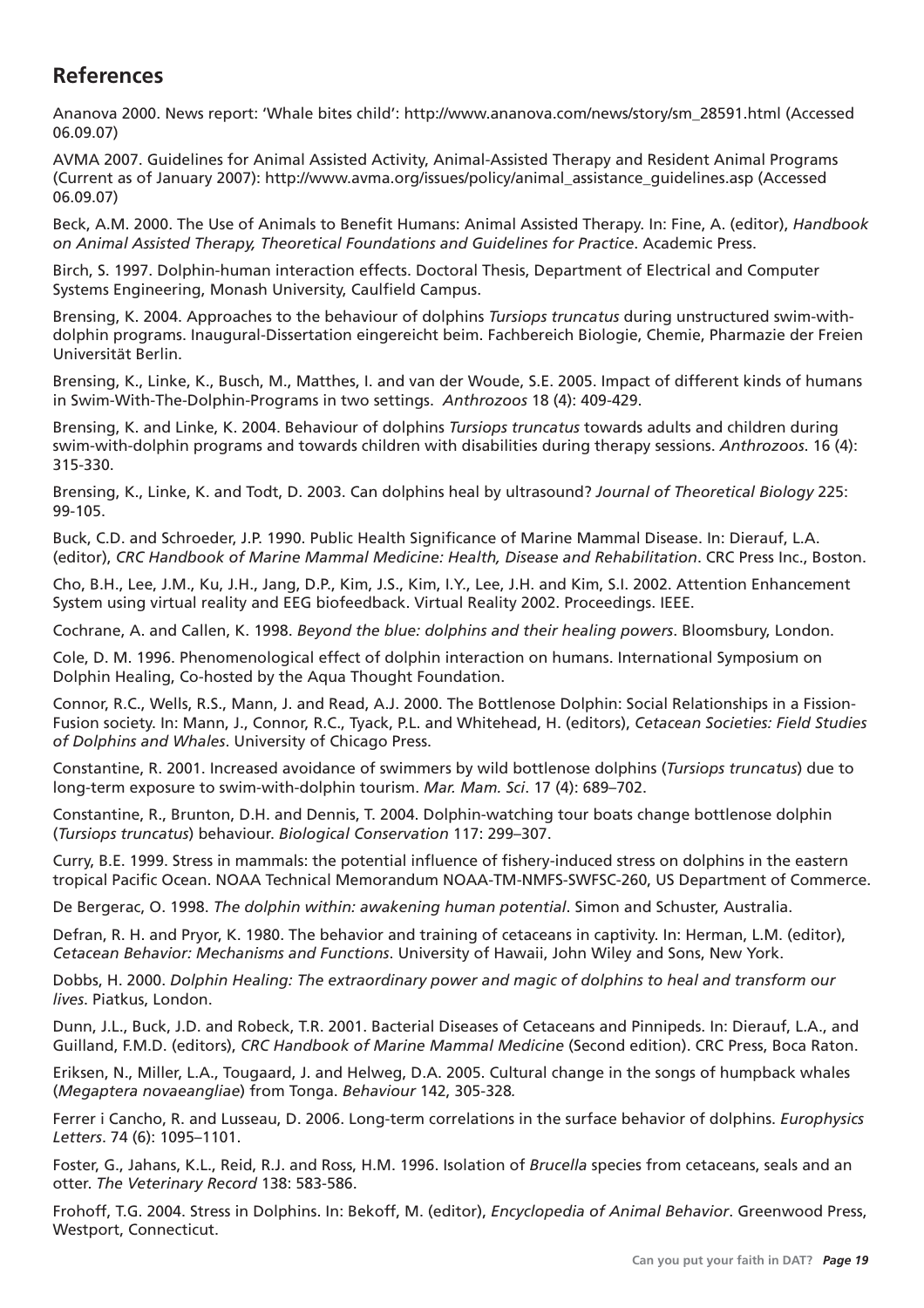Frohoff, T.G. 2000. Behavioral indicators of stress in odontocetes during interactions with humans: A preliminary review and discussion. International Whaling Commission Scientific Committee, SC/52/WW2.

Frohoff, T.G. and Packard, J.M. 1995. Interactions between humans and free-ranging and captive bottlenose dolphins. *Anthrozoos* 8 (1):44-54.

Graham, B. 1999. *Creature Comfort: Animals that heal*. Simon & Schuster, London.

HSUS/WSPA 2006. *The Case Against Marine Mammals in Captivity*. The 2006 (3rd) edition. Edited for The Humane Society of the United States and the World Society for the Protection of Animals by Naomi Rose, Richard Farinato and Susan Sherwin.

Humphries, T.L. 2003. Effectiveness of Dolphin-Assisted Therapy as a Behavioral Intervention for Young Children with Disabilities. *Bridges: Practical-based Research Syntheses, Research and Training Centre of Early Childhood Development*. Volume 1, Number 6.

IAHAIO Prague Declaration 1998. Available at:http://www.iahaio.org (Accessed 06.09.07)

Iannuzzi, D. and Rowan, A.N. 1991. Ethical issues in animal-assisted therapy programs. *Anthrozoos* 4 (3): 154-163.

Janik, V.M., Sayigh, L.S. and Wells, R.S. 2006. Signature whistle shape conveys identity information to bottlenose dolphins. *Proceedings of the National Academy of Sciences of the United States of America*. Volume 103, No. 21: 8293-8297.

Johnson, W. 1990. *The Rose-Tinted Menagerie*. Heretic Books.

Kennedy-Stoskopf, S. 2001. Viral Diseases. In: Dierauf, L.A. and Guilland, F.M.D. (editors), *CRC Handbook of Marine Mammal Medicine* (Second edition). CRC Press, Boca Raton.

Lusseau, D. 2003. Effects of Tour Boats on the Behaviour of Bottlenose Dolphins: Using Markov Chains to Model Anthropogenic Impacts. *Conservation Biology* 17(6): 1785–1793.

Lusseau, D. and Newman, M.E.J. 2004. Identifying the role that animals play in their social networks. *Proceedings of the Royal Society of London* B (Suppl.) 271, S477-S481.

Mainichi Shimbun 2003. News report: Woman sues hotel over dolphin blow. Mainichi Shimbun, Japan, June 7.

Maratea, J., Ewalt, D.R., Frasca, S., Dunn, J.L., De Guise, S., Szkudlarek, L., St. Aubin, D.J. and French, R.A. 2003. Evidence of *Brucella* sp. infection in marine mammals stranded along the coast of southern New England. *Journal of Zoo and Wildlife Medicine* 34(3): 256–261.

Marino, L. and Lilienfeld, S.O. 2007. Dolphin Assisted Therapy: More Flawed Data and More Flawed Conclusions. *Anthrozoos* 20(3): 239-249

Marino, L. and Lilienfeld, S.O. 1998. Commentary: Dolphin Assisted Therapy: Flawed Data, Flawed Conclusions. *Anthrozoos* 11(4): 194-200.

Mazet, J.A., Hunt, T.D. and Ziccardi, M.H. 2004. Assessment of the risk of zoonotic disease transmission to marine mammal workers and the public: Survey of Occupational Risks. Final Report prepared for United States Marine Mammal Commission, Research Agreement Number K005486-01.

Ministry of the Environment, Bermuda 1999. Inquiry report on Dolphin Quest Bermuda during Hurricane Gert, September 1999.

Nathanson, D.E. 2007. Reinforcement Effectiveness of Animatronic and Real Dolphins. *Anthrozoos* 20(2): 181-194.

Nathanson, D.E. 1998. Long-term effectiveness of dolphin assisted therapy for children with severe disabilities. *Anthrozoos* 11(1): 22-32.

Nathanson, D.E. 1989. Using Atlantic Bottlenose Dolphins to Increase Cognition of Mentally Retarded Children (Dolphin Research Centre, Grassy Key, Florida, USA). In: Lovibond, P. and Wilson, P. (editors), *Clinical and Abnormal Psychology*, Elsevier, North Holland: 223-242.

Nathanson, D. E., De Castro, D., Friend, H. and McMahon, M. 1997. Effectiveness of short-term dolphin-assisted therapy for children with severe disabilities. *Anthrozoos* 10(2/3): 90-100.

Patterson, I.A.P. 1999. Bacterial Infections in Marine Mammals. In: *Zoonotic Diseases of UK Wildlife*. BVA Congress, Bath.

Pryor, K. 1990. Attachment C: Dolphin-swim behavioral observation program: Suggestions for a research protocol. In: Wells, R.S. and Montgomery, S. (editors), *Final Report on the Workshop to Develop a Recommended Study Design for Evaluating the Relative Risks and Benefi ts of Swim-with-the-Dolphin Programs*. Marine Mammal Commission, Washington D.C.

Reiss, D. and Marino, L. 2001. Mirror self-recognition in the bottlenose dolphin: A case of cognitive convergence. *Proceedings of the National Academy of Science of the United States of America*. 98(10): 5937 – 5942.